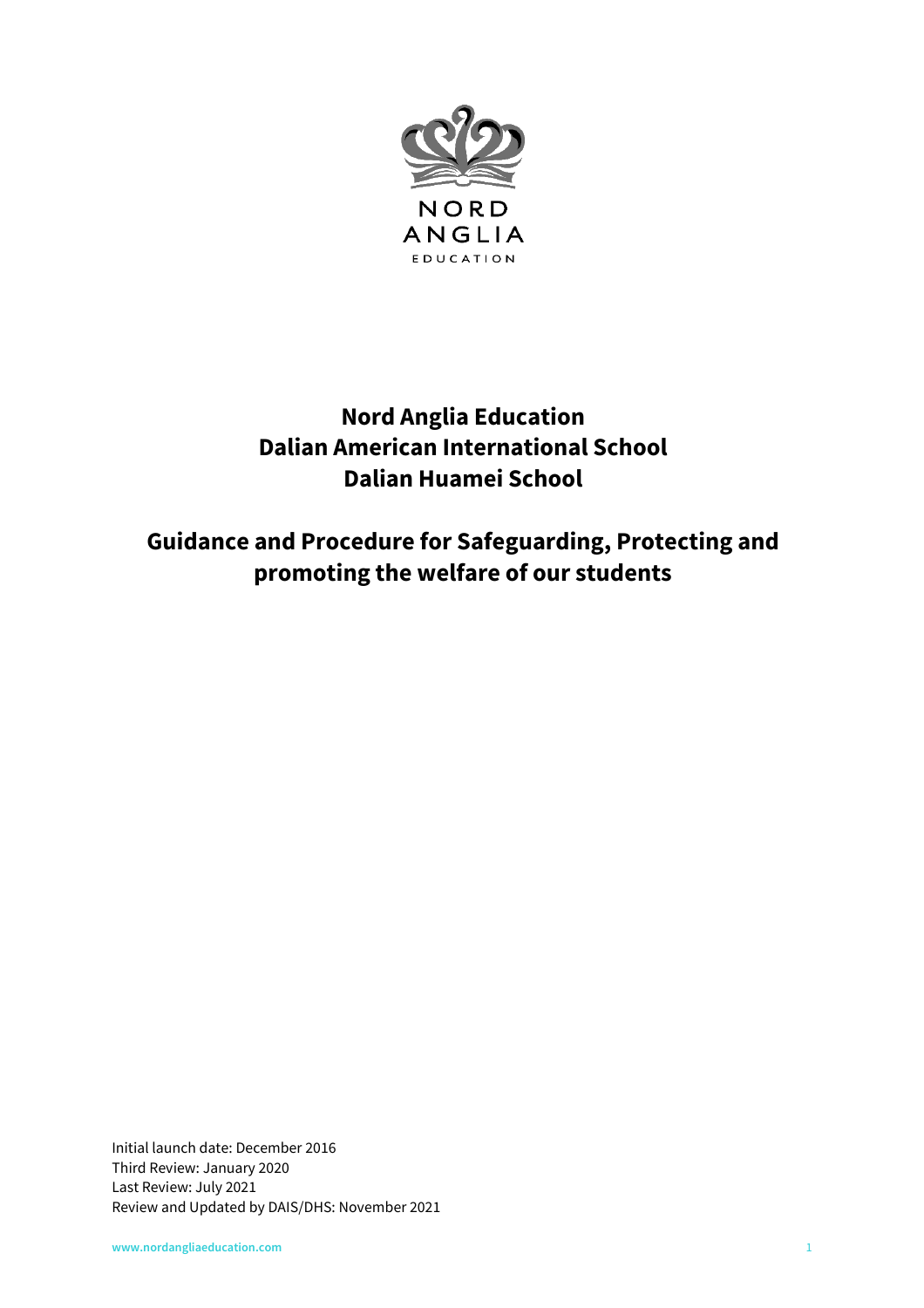## Section 1.

## Introduction and Context

## 1.1 Our commitment and guiding principles

Nord Anglia Education's unique philosophy is to 'Be Ambitious', which is underpinned by our belief and commitment that all our students will be supported to realise ambition by learning and thriving in the safest possible environment. Our students are empowered to make decisions for themselves and are supported in this by learning through specific elements of the curriculum, aimed at enabling students to be able to keep themselves safe (e.g. through personal, social and health education, Wellness programmes or similar).

Nord Anglia Education and all our schools recognise that having appropriate safeguarding and child protection procedures does not mean that any risk to our students is eliminated. Rather, we expect that all Nord Anglia Education staff, including all staff and volunteers in our schools and any contractors or partner agency staff used by schools, recognise where a student is at risk of, or is actually being harmed and do all they can to reduce further risk or further harm.

We recognise that our schools are particularly important in protecting our students; they are in the best position to identify concerns early and provide or identify help for students as well as helping to prevent these concerns from escalating. Consequently, Nord Anglia Education and all our schools accept and adhere to these basic principles:

- A child's welfare is paramount, and each student has the right to be protected from harm and exploitation and to have their welfare safeguarded irrespective of race, religion, ability, gender or culture.
- All students need to be safe and feel safe in school.
- Every student is entitled to a rich and broad curriculum that helps to equip them to keep themselves safe.
- Every adult in school must have a demonstrable commitment to protecting the students with/for whom we work.
- We work in partnership with parents/carers and/or other professionals to ensure the protection of students.
- Our guiding principle throughout is 'the best interests of the students'.
- All students have the same equal rights to protection, but we recognise that we need to do more for some students because of their special educational needs, disability, gender, religion or sexual orientation.

### 1.2 Aims and objectives

Nord Anglia Education and all our schools aim to:

- Provide a world class, safe and happy environment to enable students to thrive and learn.
- Outline the systems and processes we all take to ensure that students remain safe at school.
- Raise awareness to all staff of safeguarding/child protection issues and define their roles and responsibilities in reporting possible cases of abuse.
- Identify students who are suffering, or likely to suffer harm.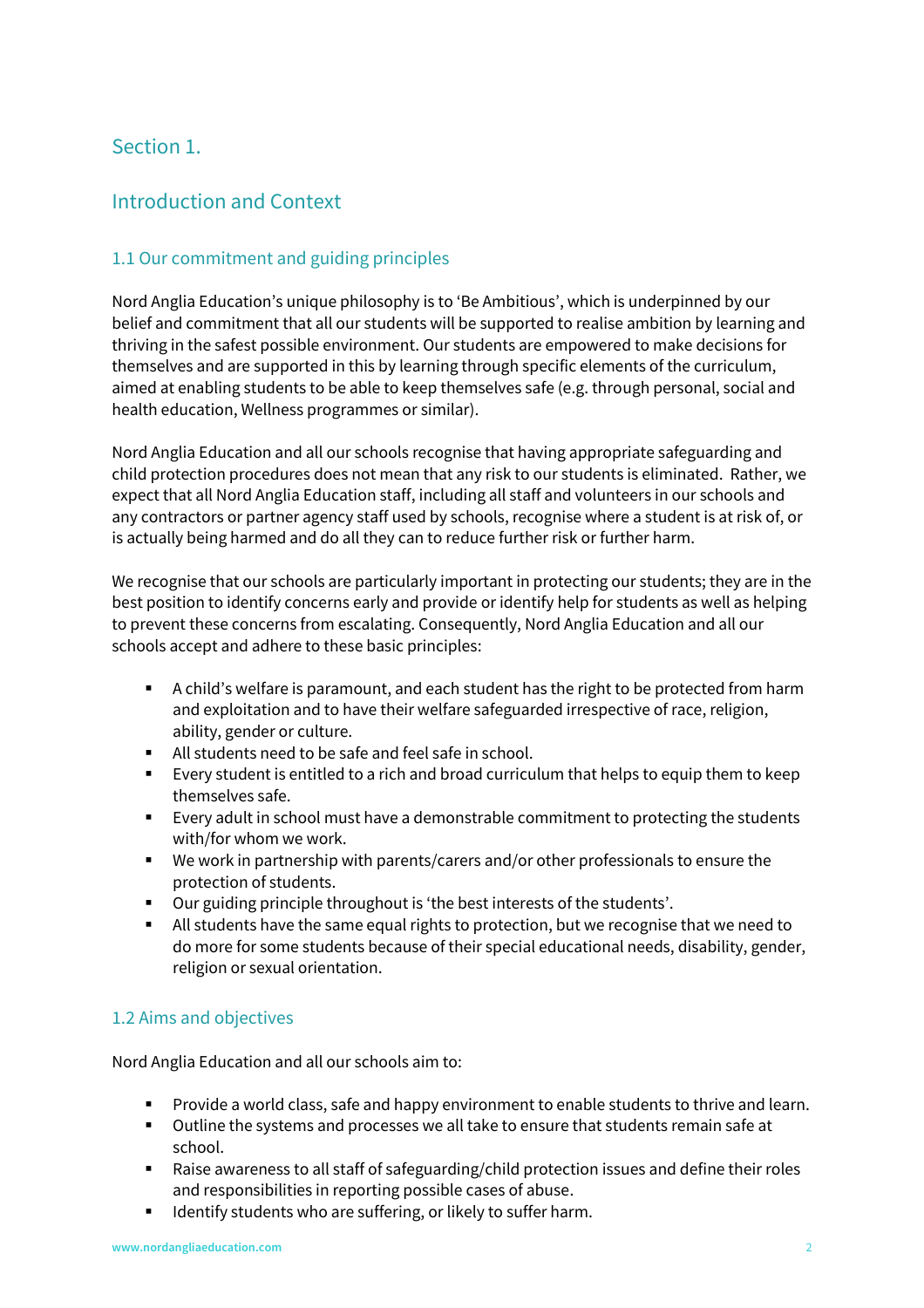- Ensure effective communication between all staff on child protection/safeguarding issues.
- Set effective procedures for staff/volunteers or third- party individuals who encounter any issues in relation to child protection/safeguarding to follow.
- Be clear with all parties, including students and their parents/carers, regarding our approach to safeguarding and child protection, through the provision of clear policies.

### 1.3 Accountability and Ownership

The Child protection Statement and procedures will be endorsed and adopted at the highest levels, both in our schools and in the organisation. They will be adopted by EXCO (Executive Committee) and signed off by the CEO. These procedures will also be applied to any partner agency with unsupervised access to children and young people through their work with Nord Anglia Schools, as well as any contracted organisation working on any Nord Anglia Education school site.

### 1.4 Definitions

### Safeguarding

Safeguarding and promoting the welfare of children refers to the processes of protecting students from harm, preventing the impairment of their health and development, ensuring that we seek to improve the general health and well-being of all students in our care and enabling every student to have the optimum life chances and enter adulthood successfully.

#### Child Protection

Child Protection is the core element of safeguarding and is defined as the responsibility to protect children who are suffering or likely to suffer from harm as a result of abuse or neglect.

#### Note:

If school's preventative work around safeguarding issues is not appropriate or extensive enough, students identified as being a concern may move to being identified as at risk of significant harm. Although other factors outside of the schools' control may also influence this, the purpose of these procedures is to ensure that Nord Anglia Education takes whatever measures are possible to avoid this from happening.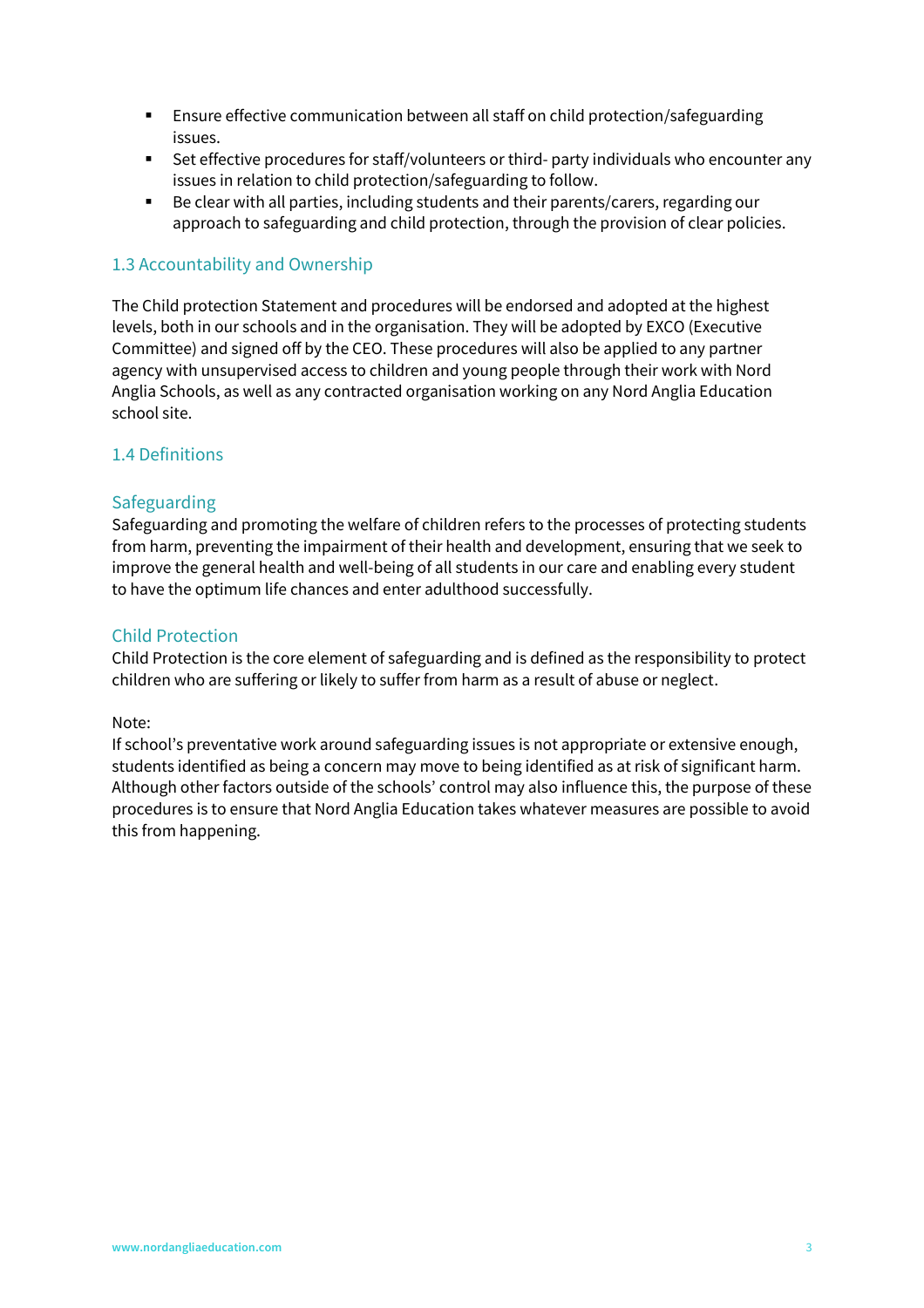## Section 2.

## 2.1 Rationale

Our Child protection and safeguarding statement and procedures set out the principles and expectations, as well as the processes, which must be adopted by all Nord Anglia Education schools and the organisation as a whole. The procedures also describe the steps that are taken in meeting our commitment to safeguarding students, at both school and organisational level.

Given our international context Nord Anglia Education recognises and accepts its responsibility to safeguard all students under the UN Convention on the Rights of the Child (1989). Nord Anglia Education recognises the obligation to protect our students from harm and in particular, the obligation on Nord Anglia Education and our schools under the following Articles of the UN convention:

Article 3: which states that the best interests of children must be the primary concern in decision making about them.

Article 13: which states that children have the right to get and share information as long as it is not damaging to them or another child.

Article 14: which states that children have the right to think and believe what they want and to practise their religion.

Article 19: which states children have the right to be protected from hurt and mistreatment, physically and mentally.

Article 34: which states that Governments should protect children from sexual exploitation and abuse.

Article 35: which states that Governments should take all measures to ensure that children are not abducted, sold or trafficked.

Article 36: which states that children should be protected from any activity that takes advantage of them or could harm their welfare and development.

Article 37: which states that no one is allowed to punish children in a cruel or harmful way.

All member states of the UN have signed up to the 1989 convention, except for the United States of America.

All the UN articles can be found at the following link:

[http://www.unicef.org/crc/files/Rights\\_overview.pdf](http://www.unicef.org/crc/files/Rights_overview.pdf)

In addition to Nord Anglia Education's commitment to the UN convention on the rights of the child, Nord Anglia Education has used the safeguarding standards set by the international safeguarding organisation "Keeping Children Safe" to benchmark against; and the UK schools' statutory guidance 'Keeping Children Safe in Education' (September 2021). The procedures are also underpinned by the UK multi-agency guidance "Working together" (Feb 2019) where relevant.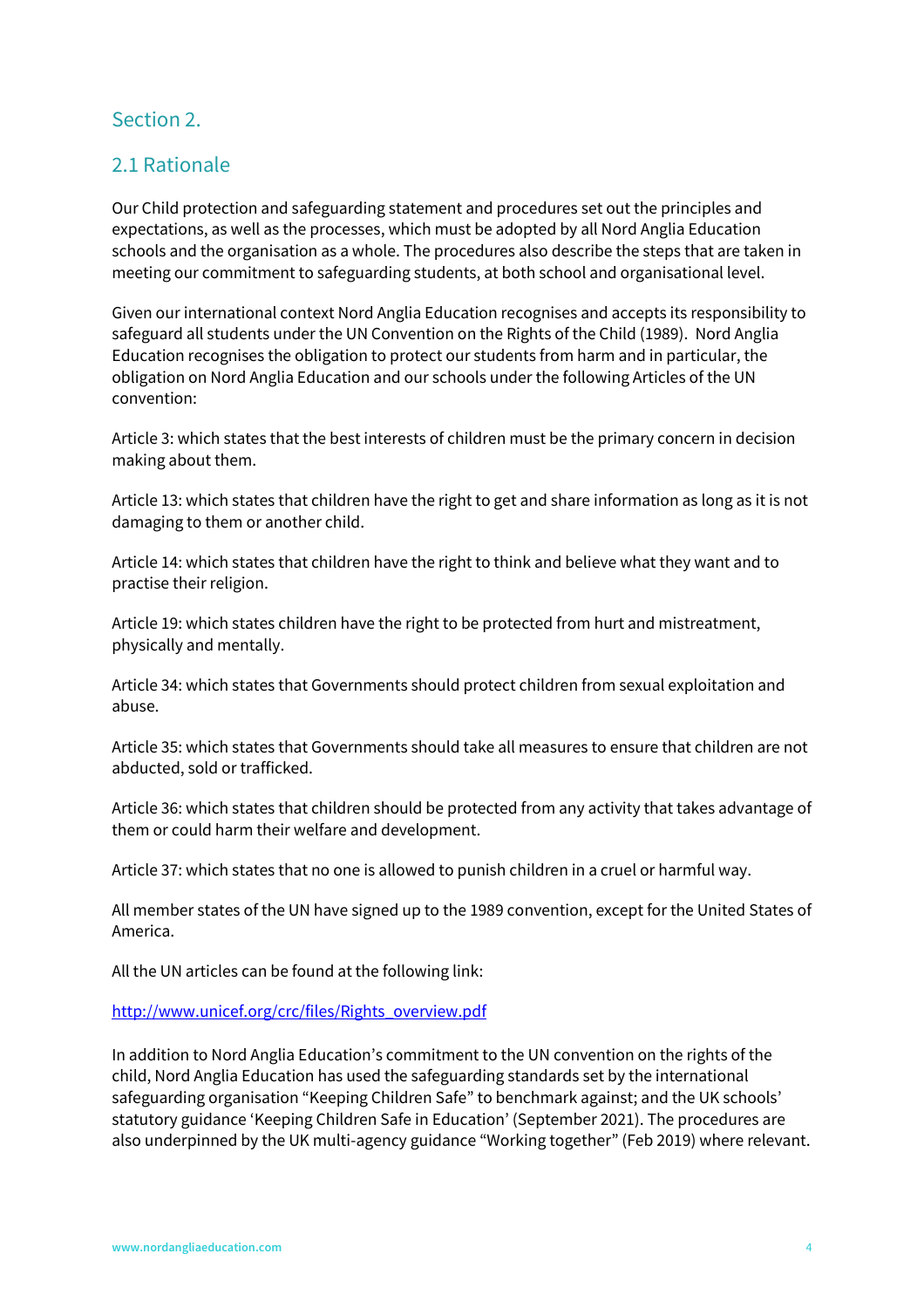### 2.2 Related Documents

This overarching safeguarding/child protection procedures manual should be read in conjunction with the NAE recruitment policy, whistleblowing policy, code of conduct for all employees, NAE guidance for safe working practice, the NAE social media policy, allegations policy and any other related policies.

## Section 3.

## 3.1 Organisational and Individual Responsibilities

### Nord Anglia Education Senior Management Responsibilities

EXCO, the Chief Executive Officer and the Education Director recognise their ultimate responsibility to ensure that the organisation and all Nord Anglia Education schools understand and follow the guidance provided by this and all other safeguarding related policies.

### Principals/Head Teachers and Senior Management Team in Schools Responsibilities

The Principal/Head teachers and senior management team in each school must:

- Ensure that this child protection and safeguarding statement, together with these procedures are implemented across their school and followed by all staff and volunteers.
- Allocate sufficient time and resources to enable the Designated Safeguarding Lead (DSL) and any deputy Designated Safeguarding Lead to carry out their role effectively.
- **Ensure that the culture of the school facilitates concerns being raised and handled** sensitively.
- Ensure that safeguarding is addressed through the curriculum.
- Ensure the school site is secure.
- Customise these procedures to fit for their particular school and geographical location.
- Ensure that mapping of local legislation (including clarity on legal duties to report any child protection issue to local authorities etc), guidance and supportive agencies is undertaken and added to the school's customised version of these procedures.
- Only deploy staff who will have unsupervised contact with children, where safe recruitment procedures have been followed.
- Maintain a record of all training undertaken by staff in relation to safeguarding and child protection. This training record should be made available for inspection during any audit and should reflect the timescales for renewal identified in these procedures.

### Responsibilities of the Designated Safeguarding Lead (or Deputy) in a school

Every school will identify at least one named person designated as the Safeguarding Lead (DSL), to support the Principal/Head Teachers on each site. This means that schools with split sites will have more than one Designated Safeguarding Lead. This person/people will: receive appropriate safeguarding training to equip them to undertake their role: be given sufficient time in the working day to undertake the role: and be able to prioritise safeguarding when necessary.

The Designated Safeguarding Lead may in theory, be the Head teacher/Principal of a school. However, as principals tend to spend more time out of school than others and as the role of DSL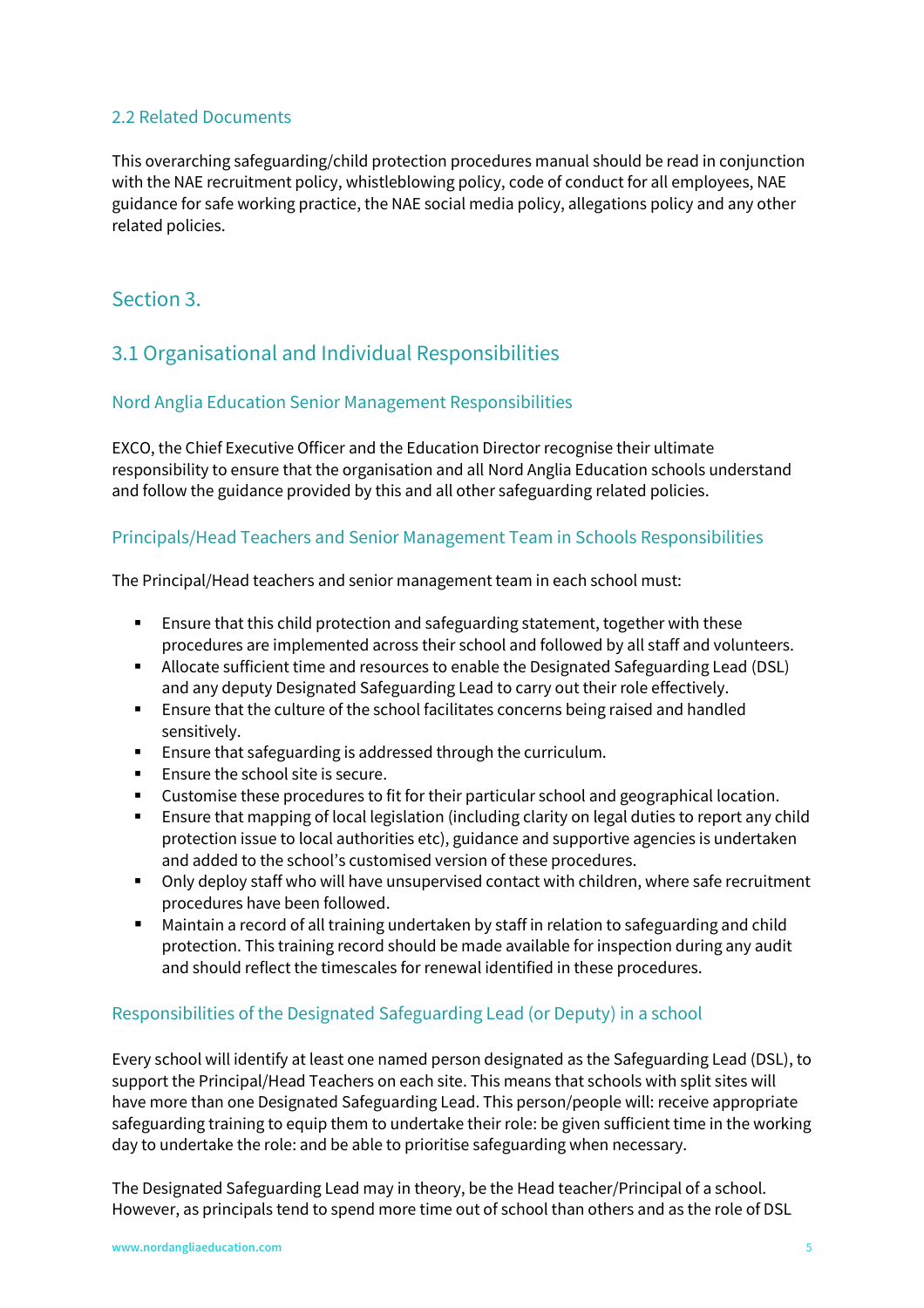requires an element of openness and challenge, in particular, is made more difficult if the DSL is the principal. Additionally, the principal would be subject to the same training and processes as every other Designated Safeguarding Lead. Schools are therefore advised to give careful consideration before choosing the Principal to act as the Designated Lead for Safeguarding and this should be the exception rather than the rule.

The designated staff role is guided by two principles:

- The welfare of the child is always paramount.
- Confidentiality should be respected as far as is reasonably possible.

### Being guided by these principles the Designated Safeguarding Lead will:

- Play a key role in ensuring that the school takes action to support any student who may be at risk.
- With the Principal and Head Teachers, make sure that all staff, both teaching and nonteaching, are aware of their responsibilities in relation to safeguarding and child protection.
- Have appropriate training in addition to the basic training that all other staff receive.
- Collate and keep accurate and confidential records of any concerns about children.
- Have a clear understanding of the local expectations around safeguarding, who to contact, what agencies exist and how to contact them.
- **E** Ensure that the entire school community knows who the DSL is in their setting.
- Be familiar with local regulations, procedures and agencies who can offer support for safeguarding matters.

All staff have the responsibility to report to the Designated Safeguarding Lead any concern they have about the safety of any child in their care. The Designated Safeguarding Lead's responsibility is to make decisions about what to do next and then to take appropriate action.

## Responsibilities on all staff (including partner organisations and contractors having regular unsupervised contact with children (where regular is defined as once a week or more).

### All staff will:

- Ensure they are familiar with and follow this safeguarding/child protection procedures and all other safeguarding related policies e.g. Codes of Conduct, guidance for safe working practice.
- Be subject to safe recruitment processes and appropriate background checks, including prohibition order checks for EU trained staff, prior to starting at the school/organisation (unless an action plan/risk assessment is in place to ensure the staff member is supervised until all checks are completed).
- Be alert to signs and indicators of possible abuse.
- Listen to and take seriously the views and concerns of children.
- Record any concerns and report these to the Designated Safeguarding Lead (DSL).
- Follow the procedures outlined in this document when/if concerned about any child.
- Support students, staff or other adults who have concerns, or who are the subject of concerns, to act appropriately and effectively in instigating or cooperating with any subsequent process of investigation.
- Undertake appropriate child protection/safeguarding, safe recruitment and on-line/cyber safety training (and refresher training as required by Nord Anglia Education).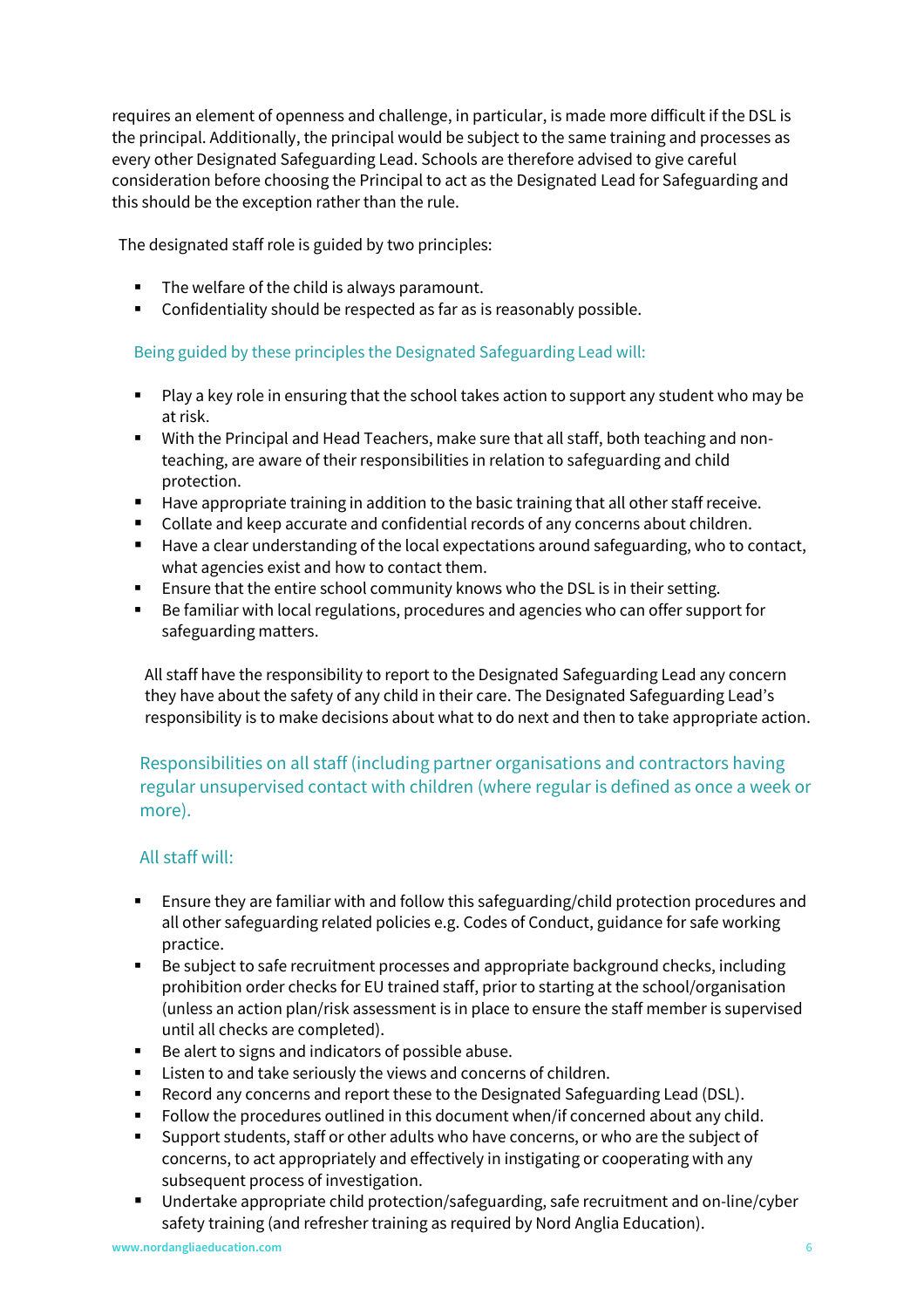- All staff and volunteers need to recognise that if their behaviour inside or outside the workplace breaches the NAE code of conduct and/or the guidance for safe working practice, this may be considered a disciplinary or even criminal matter.
- In Dalian American International School/Dalian Huamei School the Designated Safeguarding Lead is Mark Donagher and Deputy Designated Safeguarding Leads are Grace Holstrom (Elementary) and Carrie Sun (Bilingual)

and they can be contacted at: [mark.donagher@daischina.net](mailto:mark.donagher@daischina.net) [grace.holstrom@daischina.net](mailto:grace.holstrom@daischina.net) [carrie.sun@daischina.net](mailto:carrie.sun@daischina.net)

**Please note: For all staff and volunteers who work in one of our British schools, there is an expectation that all will have read part 1 of the UK statutory guidance on safeguarding in schools," Keeping Children Safe in Education". Evidence of this requirement may be required for any accreditation visit to these schools. This document can be found in the resources section of the safeguarding site on NAU but also through the link below.**

<https://www.gov.uk/government/publications/keeping-children-safe-in-education--2>

All staff who have occasional or supervised contact with children (including staff from partner and contracted organisations) will:

- Undergo a safeguarding briefing/induction in relation to their role, understand what is required of them if they have concerns and to whom they should report.
- Provide written confirmation to demonstrate that where appropriate, all partner agency staff/contractors have been safely recruited with appropriate checks undertaken and that a safeguarding briefing has been provided to these staff, (appropriate to the role and contact they will have with children), before they commence their role on any Nord Anglia Education school or organisation site. Where these staff or volunteers are constantly supervised, the recruitment checks may not need to be as rigorous, but it is for the Principal/Head teacher/ Designated Safeguarding Lead to assess this risk, not individual members of staff or partner organisations themselves.
- Where partners/contractors do not have their own safeguarding or child protection policy or procedures, Nord Anglia Education will provide a copy of Nord Anglia Education's own statement and procedures and ask partners/contractors to read and follow this. These requirements will be part of any contractual arrangement.
- Follow the guidance laid down in these procedures at all times.
- Be provided with guidance on appropriate safe working practice in an NAE school.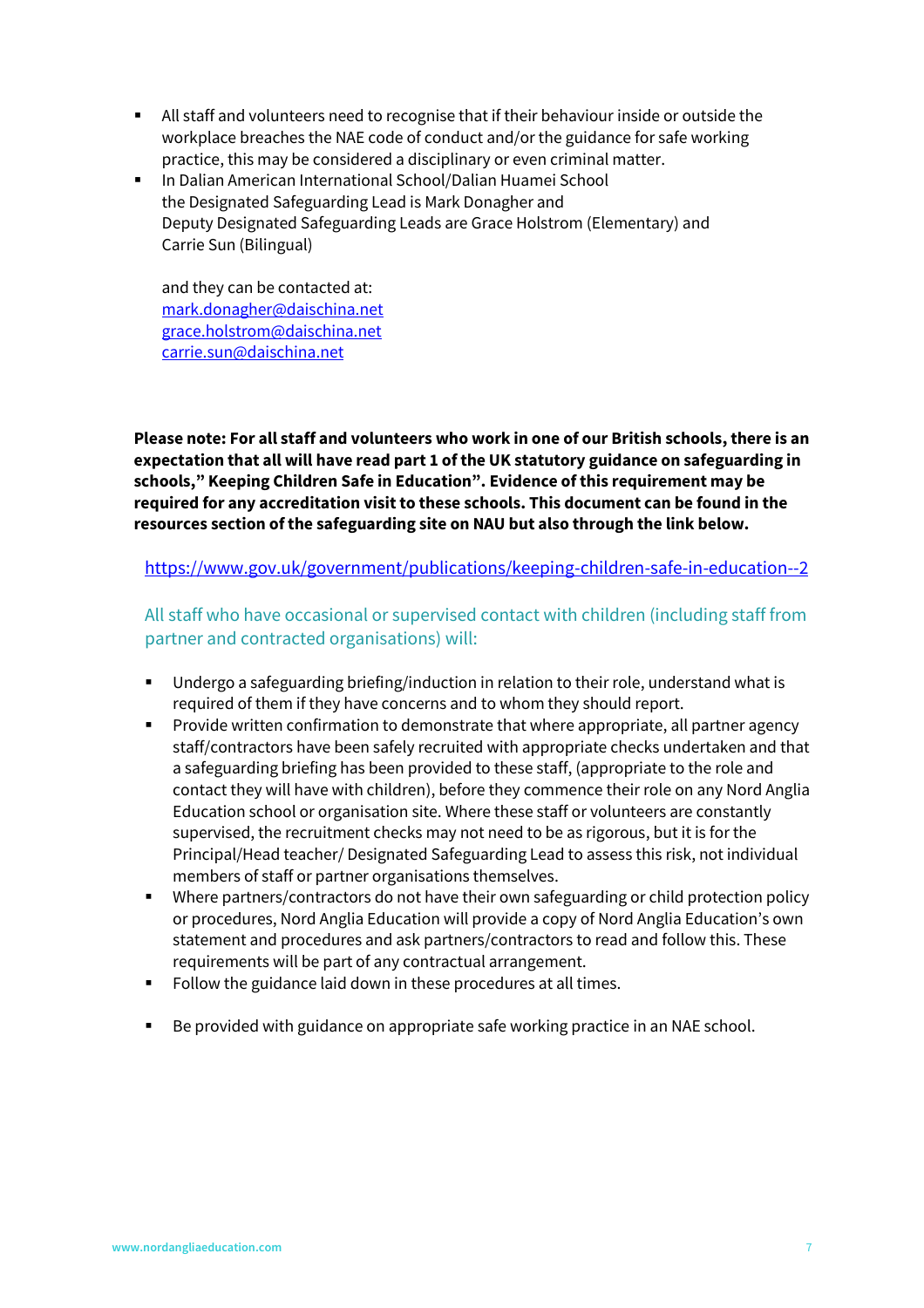## Section 4.

## Training and Support

Schools supported by colleagues from Central teams will ensure that:

- All staff and volunteers in schools are provided with appropriate general (basic) safeguarding training on joining the organisation and then at least every two years. This training will be available through Nord Anglia University (NAU), as well as face-to-face events. In addition, all staff should receive regular safeguarding and child protection updates (for example, via email, e-bulletins, staff meetings) as required, and at least annually, to provide them with relevant skills and knowledge to safeguard children effectively.
- **•** These procedures and other relevant policies are made available in a range of relevant languages.
- Staff and volunteers are supported and have the necessary skills to recognise and take appropriate action regarding students who are at risk, or potentially at risk.
- **•** Those who have the Designated Safeguarding Lead responsibility in schools have appropriate, up to date knowledge and that they access appropriate additional (on-line safety training for example and specialist (level 3) training, (approved by the Education Director/Head of Safeguarding). This will be refreshed every two years.
- All staff and volunteers are subject to a full induction, which includes an overview of what to do and who to contact if concerned about a student.
- Appropriate staff are trained in safe recruitment. This safe recruitment training must be renewed every five years.
- **•** Training for new starters must be complete before any new starter can have unsupervised contact with students.
- Any student who has or is suffering from any form of harm will receive support. Once agreed with any investigating agency (if involved), students can be offered direct support through school counsellors or external agency input. School's should hold information on local, regional or national bodies that may be able to offer direct support in these circumstances.

Nord Anglia Education and our schools recognise our duty of care to our employees and where staff have been involved in reporting and responding to abuse, we recognise that this can be very difficult to deal with in isolation. Nord Anglia Education's schools will therefore be in a position to offer or broker appropriate external support or counselling for any staff member affected by a safeguarding issue. Nord Anglia Education's schools will keep a list of organisations (such as law firms, hospitals and counsellors, which can be made available to staff on request).

Please remember unless you are specifically asked to do so, never carry out an investigation about any suspected abuse before being clear on the legal obligations to refer (or otherwise) to local authorities within your specific country/region. This can be highly specialist work and could interfere with a criminal investigation if this were required and appropriate under local laws.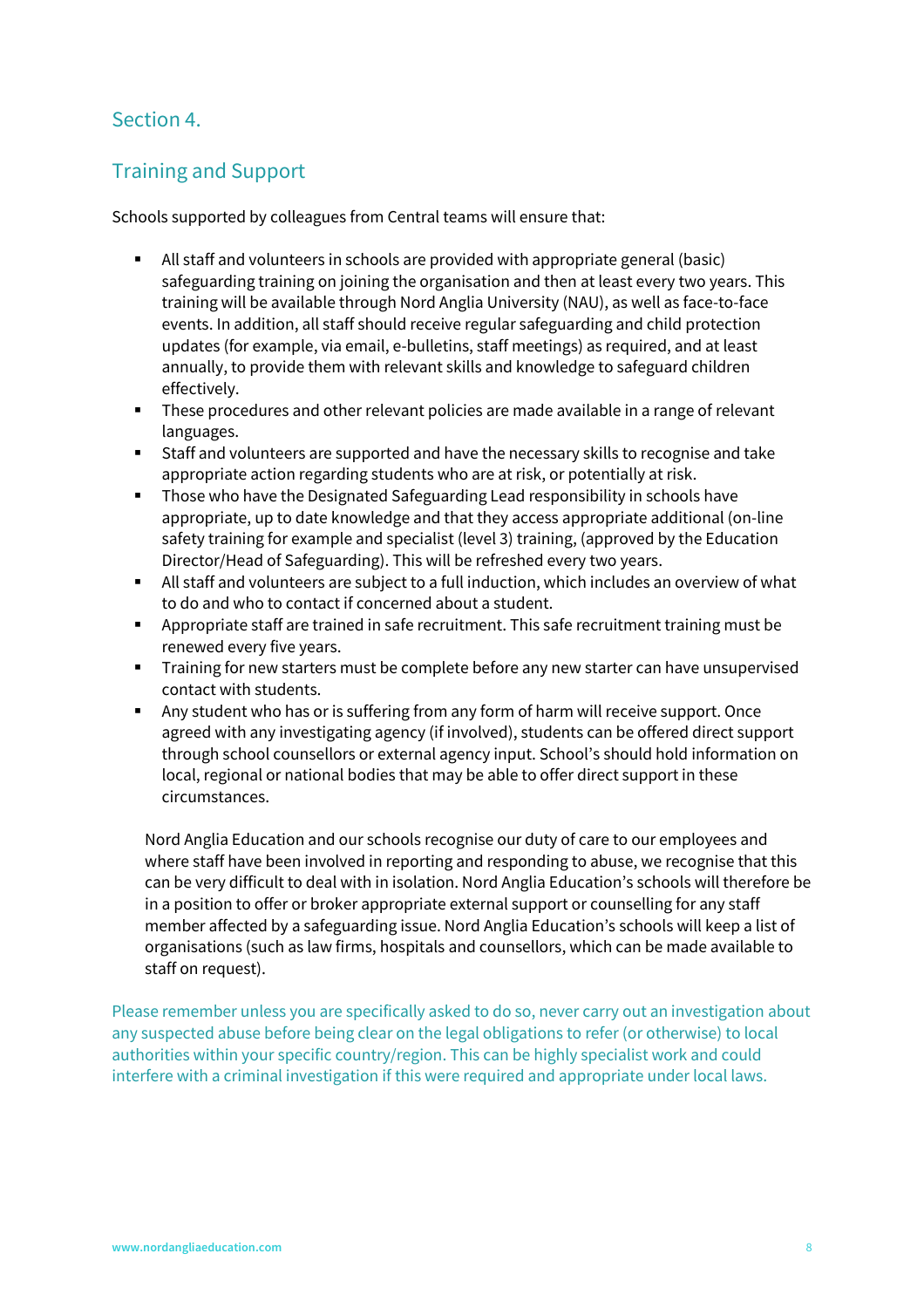## Section 5.

## 5.1 Forms of Abuse

There are a significant number of ways that students may be exposed to risk and danger. All require a response. Abuse is defined as any form of maltreatment of a child. This can manifest itself as direct harm to a child, or by a failure to take action to protect a child who is at risk of, or already suffering harm.

The more commonly referred to types of abuse are:

- Physical abuse: a form of abuse which may involve hitting, shaking, throwing, poisoning, burning, scalding or otherwise causing harm to a child.
- Emotional abuse: the persistent maltreatment of a child such as to cause severe and adverse effects on the child's emotional development. This may involve conveying to a child that they are worthless, unloved or valued only in so far as they meet the needs of another person.
- **E** Sexual Abuse: involves forcing or enticing a child to take part in sexual activities, whether or not the child is aware of what is happening. This form of abuse can involve direct contact activities but also non-contact activities over social media or the internet.
- Neglect: This is the persistent failure to meet a child's basic physical or psychological needs likely to result in the serious impairment of the child's health or development.

While the above are the broad four main areas of potential abuse, abuse itself can take many forms involving one or more of these areas.

Organisational and school staff need to be aware of what to look for and what actions to take when concerned about any of these issues (or any other concerns).

#### Forced marriages (FM)

A Forced marriage is a marriage conducted without the valid consent of one or both parties, and where duress is a factor. Forced marriage is when someone faces physical pressure to marry (e.g. threats, physical violence or sexual violence) or emotional and psychological pressure (e.g. if someone is made to feel like they're bringing shame on their family). This is very different to an arranged marriage where both parties give consent.

In 2013, the first United Nations Human Rights Council also adopted a resolution against child and forced marriages. This resolution recognizes child, early, and forced marriage as involving violations of human rights which "prevents individuals from living their lives free from all forms of violence and has adverse consequences on the enjoyment of human rights, such as the right to education."

As with FGM and some other cultural practices, we need to be aware of the cultural sensitivities but always act in the students' best interests. However, the school procedures must be followed in the same way as for any other safeguarding or child protection matter.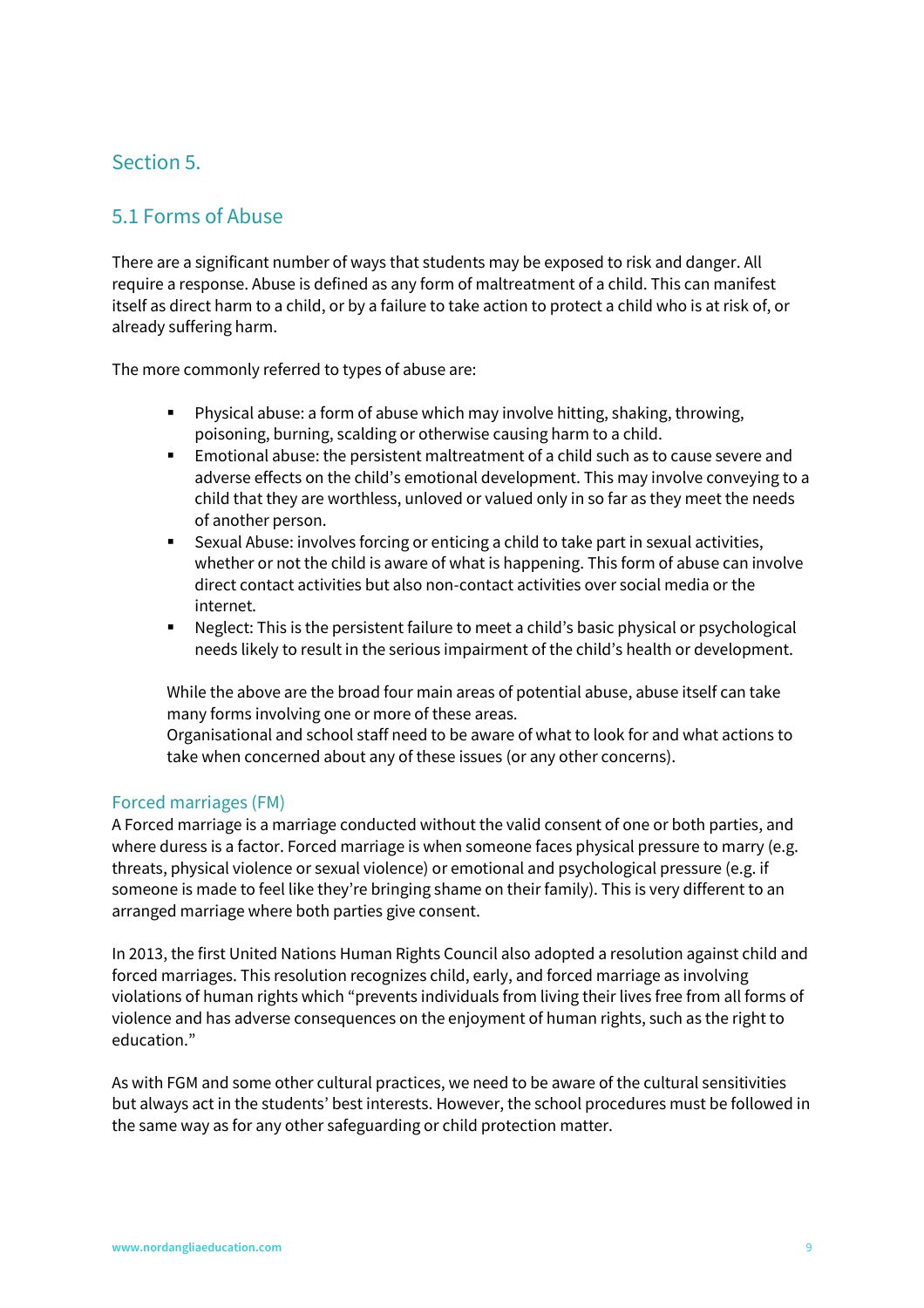#### Self-Harm.

Self-harm can take a number of physical and/or emotional forms. There are many reasons why children and young people try to hurt themselves. Once they start, it can become a compulsion. This is why it is so important for schools to spot it as soon as possible and do everything possible to help. Self-harm is not usually a suicide attempt or a cry for attention. Instead, it is often a way for young people to release overwhelming emotions and a way of coping. So, whatever the reason, it should be taken seriously.

The exact reasons why children and young people decide to hurt themselves are not always easy to work out. In fact, they might not even know exactly why they do it, but there are links between depression and self-harm. Quite often a child or young person who is self-harming is being bullied, under too much pressure, being emotionally abused, grieving or having relationship problems with family or friends. The feelings that these issues bring up can include: low self-esteem, low confidence, loneliness, sadness, anger, numbness and lack of control in their lives. Young people will sometimes go to great lengths to cover self-harm scars or injuries and/or they will explain any indications of self-harm as accidents.

There are some common themes that may help staff identify concerns including:

- Physical indicators such as cuts, bruises, burns, bald patches (where hair has been pulled out).
- **Emotional indicators such as depression, sudden weight loss, drinking or drug-taking,** or unusual eating habits and isolation or withdrawal.

If staff suspect that a student is self-harming this must be referred to the Designated Safeguarding Lead who will consider the next steps. It is likely that this will require discussion with the student involved and their parents/carers to agree a course of action or referral to an organisation that may be able to support the student.

#### Mental Health

All staff should be aware that mental health problems can, in some cases, be an indicator that a child has suffered or is at risk of suffering abuse, neglect or exploitation.

Staff in schools are well placed to observe children day-to-day and identify those whose behaviour suggests that they may be experiencing some form of mental health problem or be at risk of developing one.

Where children have suffered abuse and neglect, or other potentially traumatic adverse childhood experiences, this can have a lasting impact throughout childhood, adolescence and into adulthood. It is important that staff are aware for some children their experiences can impact on their mental health, behaviour, and education. Schools may not have the expertise or resources to address any mental health issues and unless it places a child at greater risk early contact should always be made with the child's family and agreement reached about access to the appropriate external professional body reached where possible.

#### Child Sexual Exploitation (CSE)

The sexual exploitation of children and young people under 18 can involve exploitative relationships where young people receive something in return for performing sexual acts. Exploitation of any student can occur on a face-to-face level or through the use of technology, such as mobile phones or computers and game consoles. In these situations, a student could be encouraged to send or post indecent images of themselves.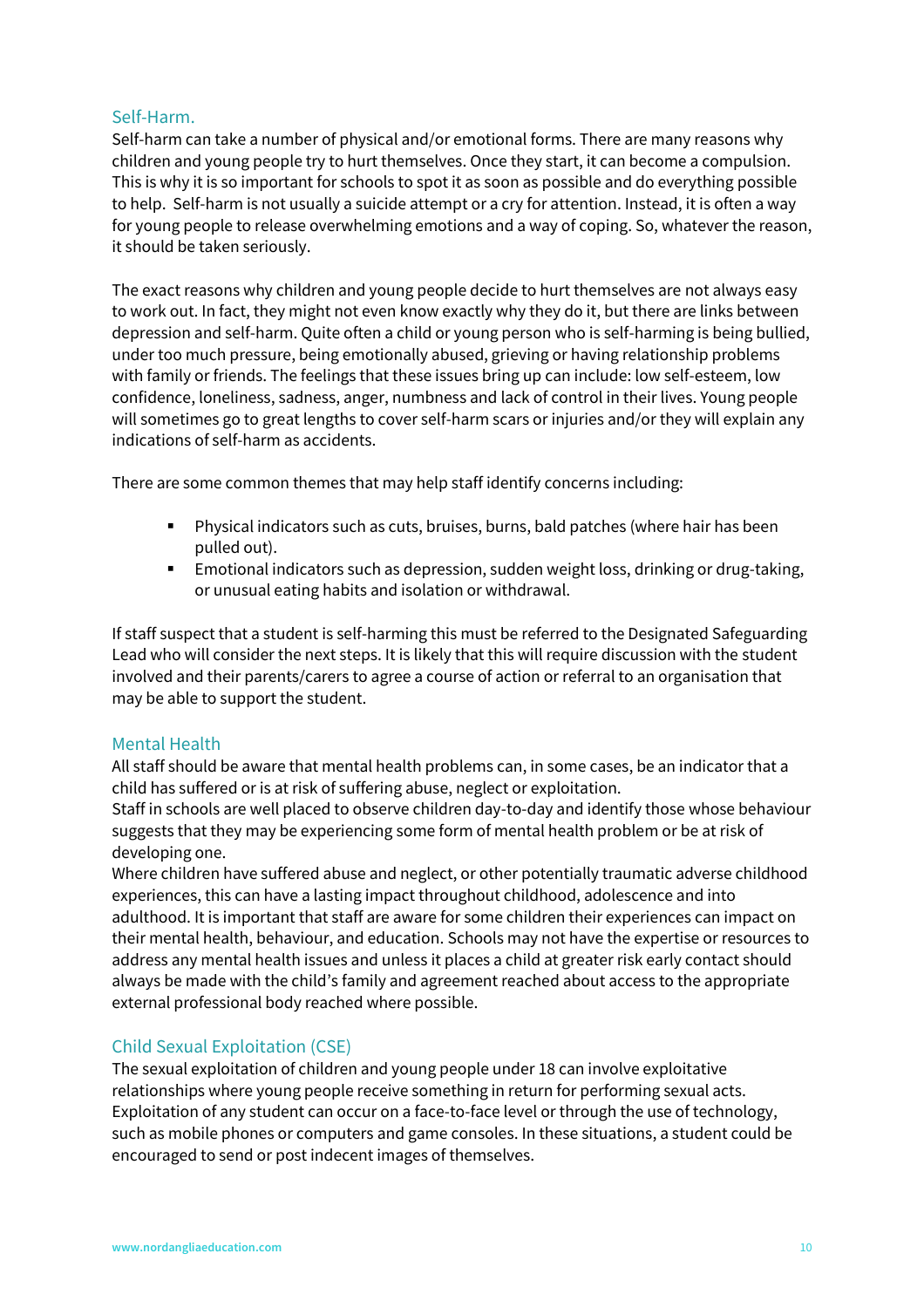In all cases the person exploiting students does so by misusing the power they have over them. This power may come through virtue of age, physical strength and/or economic resources. Violence, intimidation and coercion are common in exploitative relationships.

### Sexting

Sexting is when someone shares sexual, naked or semi-naked images or videos of themselves or others or sends sexually explicit messages.

Sexting may also be referred to by students as trading nudes, dirties or pic for pic.

There are many reasons why a student may want to send a naked or semi-naked picture, video or message to someone else:

- Joining in because they think that 'everyone is doing it'.
- Boosting their self-esteem.
- Flirting with others and testing their sexual identity.
- Exploring their sexual feelings.
- To get attention and connect with new people on social media.
- They may find it difficult to say no if somebody asks them for an explicit image, especially if the person asking is persistent.

Students often do not realise that in creating and sending these images they are potentially committing a criminal act. Ideally, we would not want to deal with these issues as criminal acts. Learning and support can be a more beneficial way of tackling sexting.

#### Note:

The above is not an exhaustive list of all the potential forms of abuse which staff may have to deal with on occasions. For information please see "Keeping Children Safe in Education" 2016. This is a UK publication, but the types of abuse discussed are valid and can apply to any country around the world.

## 5.2 Additional Safeguarding issues

#### E safety

The continued growth in electronic media in everyday life and an ever-developing variety of devices create additional risks for children. Risks and dangers of being online include:

- Inappropriate content.
- Ignoring age restrictions and communicating with unknown adults or other children (which make children vulnerable to bullying and grooming).
- Grooming and sexual abuse.
- Sharing personal information.
- Gambling or running up debts.
- Cyber Bullying.

Cyber bullying is an increasingly common form of bullying behaviour and is most often related to social networks and mobile phones.

Nord Anglia Education believes the best way to protect our students is to teach awareness and understanding of risk, particularly through personal, social and health education, sex and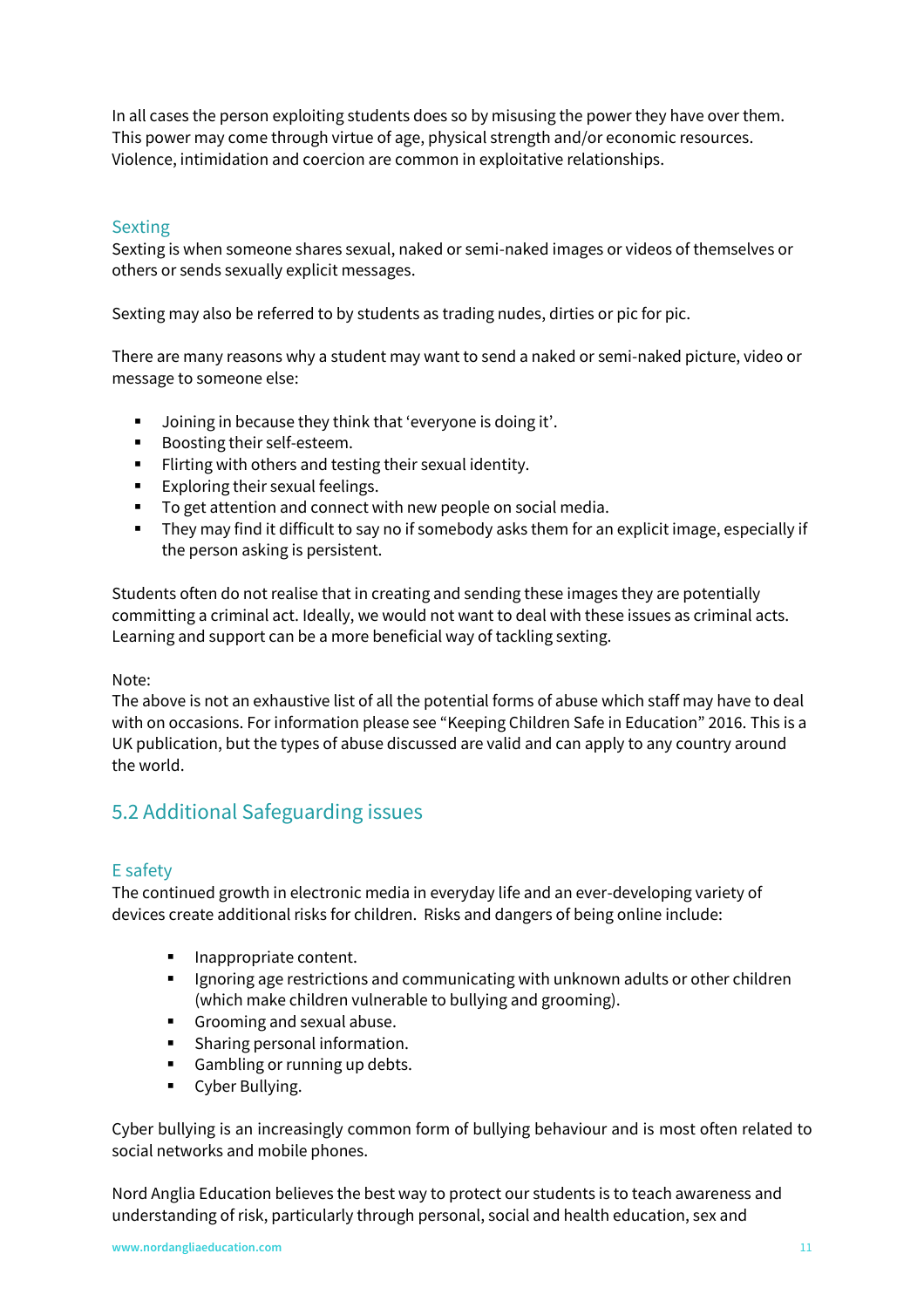relationship education or wellness programmes. Each school's curriculum includes appropriate and frequent opportunities to teach children how to recognise when they and others are at risk and equips them with the skills, strategies and language they need to take appropriate action.

#### Social Media.

When used appropriately, social media can be a very powerful and effective method of communication and in order to make best use of the many educational and social benefits of technologies, students need opportunities to use and explore the digital world, using multiple devices from multiple locations.

As with all technologies however, we need to be aware of the potential dangers and boundaries for the use of social media in schools. We also need to recognise that the risks associated with the use of social media and all technology, is not with the technology itself but with the user.

To equip students to use these technologies safely, schools should consider opportunities to educate students in the safe use of technology. This may be through the curriculum or by external/specialist provision.

Schools should also make students aware that if they are concerned about anything they encounter, through social media that worries them, should be reported to school staff.

Schools may adopt their own social media policy in addition to that of NAE, but these procedures should be seen as the guide to safeguarding both staff and students, in this area and the guidance should be followed at all times.

Communicating with both current and former students via personal social networking sites or via other non-school related mechanisms such as personal e-mails and text messages can lead to employees being vulnerable to serious allegations concerning the safeguarding of children and young people. All communication with students via any personal page or elsewhere should be avoided and where there is an exception this must be agreed with a member of the school SLT.

Adults working in this area must therefore ensure that they establish safe and responsible online guidelines and acceptable user policies. All schools must therefore have an acceptable user's policy. This policy/ guidance must detail the way in which all technologies may and may not be used and identify the potential sanctions for misuse. Various learning platforms are now widely established and clear agreement by all parties about acceptable and responsible use is essential.

This means for our students, they should:

- Not sign up to social media sites that have an age restriction on them until they reach the appropriate age.
- Not post anything which is offensive to any other student, parent or staff member, either in their own name or anonymously.
- Avoid attempting to send friend requests to a member of staff.
- Be provided with guidance and training on the safe use of social media and other technologies.
- Report anything of concern that someone sends them through social media (or other technology).

Nord Anglia Education and all our schools should:

- have in place an ICT Acceptable Use Policy (AUP).
- self-review E-Safety policies regularly in the light of new and emerging technologies.
- have a clear policy which specifies acceptable and permissible modes of communication.
- ensure communication between students and adults, by whatever method, takes place within clear and explicit professional boundaries. This includes the wider use of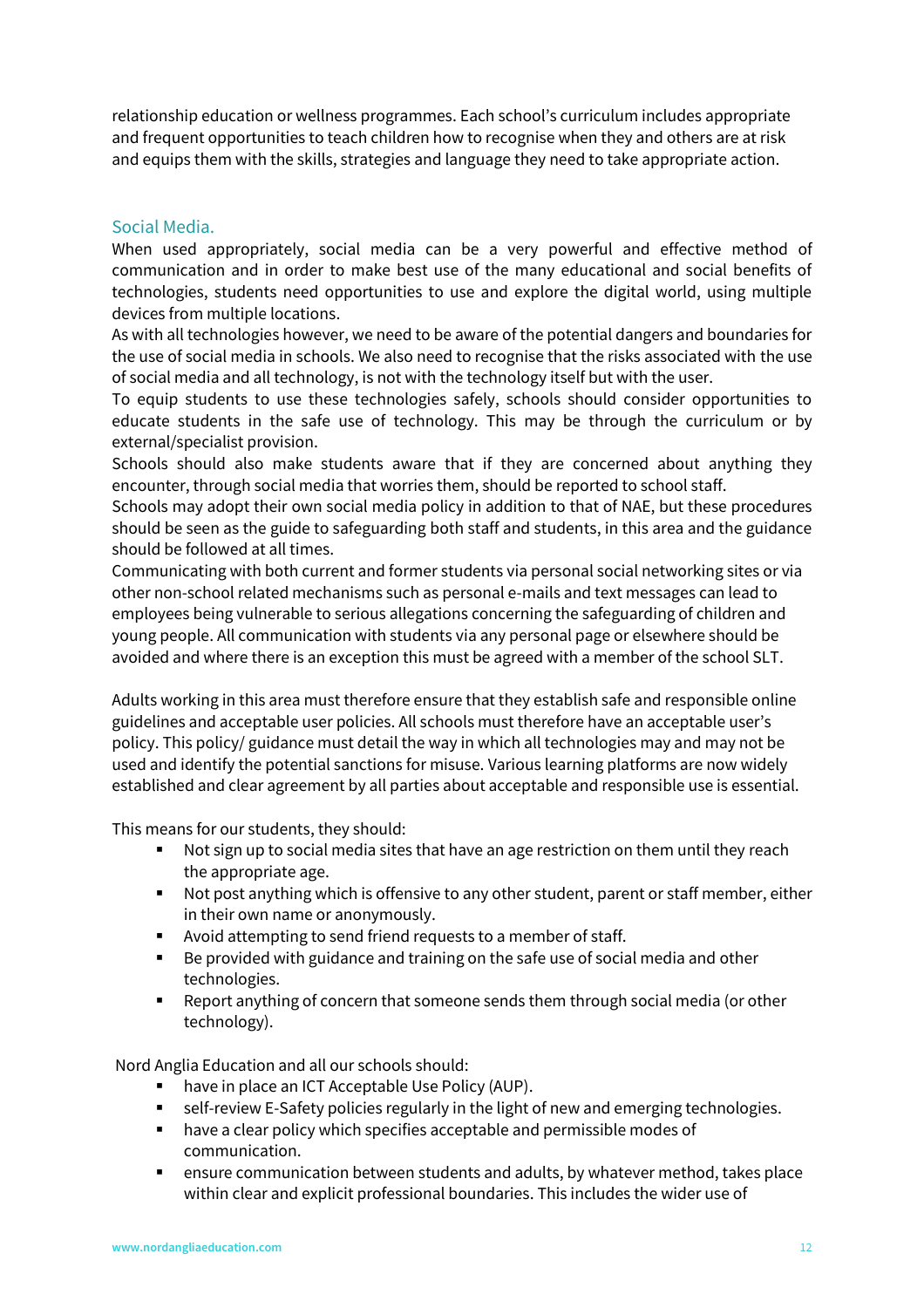technology such as mobile phones, text messages, e-mails, digital cameras, video, webcams, websites and blogs.

■ They should not request or respond to any personal information from the child/young person other than that which might be appropriate as part of their professional role. Adults should ensure that all communications are transparent and open to scrutiny.

Adults should:

- ensure that personal social networking sites are set at private and students are never listed as approved contacts.
- never use or access social networking sites of students unless requested to do so by a member of SLT.
- not give their personal contact details or any other personal information to students, including mobile telephone number.
- only use equipment e.g. mobile phones, provided by school/service to communicate with children, making sure that parents/line manager have given permission for this form of communication to be used.
- only make contact with children for professional reasons and in accordance with any school or NAE policy.
- recognise that text messaging should only be used as part of an agreed protocol and when other forms of communication are not possible.
- not use web-based or any other communication channels to send personal messages to a child/young person or their families without express permission of your line manager or the Principal/Headteacher.
- avoid any form of on-line, electronic (or otherwise) relationship with former students unless this is as part of planned and agreed engagement with Alumnae. This is especially important with ex-students who are still under 18.
- Adults should ensure that all communications are transparent and open to scrutiny.
- Adults should be professional in their communications with students to avoid any possible misinterpretation of motives or any behaviour which could be misconstrued.
- Above all do nothing that is likely to bring into question your suitability to work for Nord Anglia Education or your suitability to work with children or young people in a Nord Anglia School.

Internet and e-mail systems should only be used in accordance with the Nord Anglia/school policy.

Note: in the context of these procedures, the term adult is used rather than employees because in schools the policy should be applied to all adults whether employees, volunteers or contractors.

#### Mobile phone and Camera Images

It is our policy that practitioners, teachers and visitors to our Early Years settings should not use personal mobile phones to take images of children.

In our primary and secondary schools, if personal equipment is used to capture child images, this should be an exception and these images should be uploaded to the schools' system as soon as possible and immediately deleted from personal equipment. Permission to capture images, videos or audio recordings should be sought from the Designated Safeguarding Lead or Head Teacher for the school.

Photographs of Students:

■ Photographs of students being used by staff for learning, marketing or any other purpose should only taken on school cameras/devices (any exception to this should require agreement with a member of schools SLT).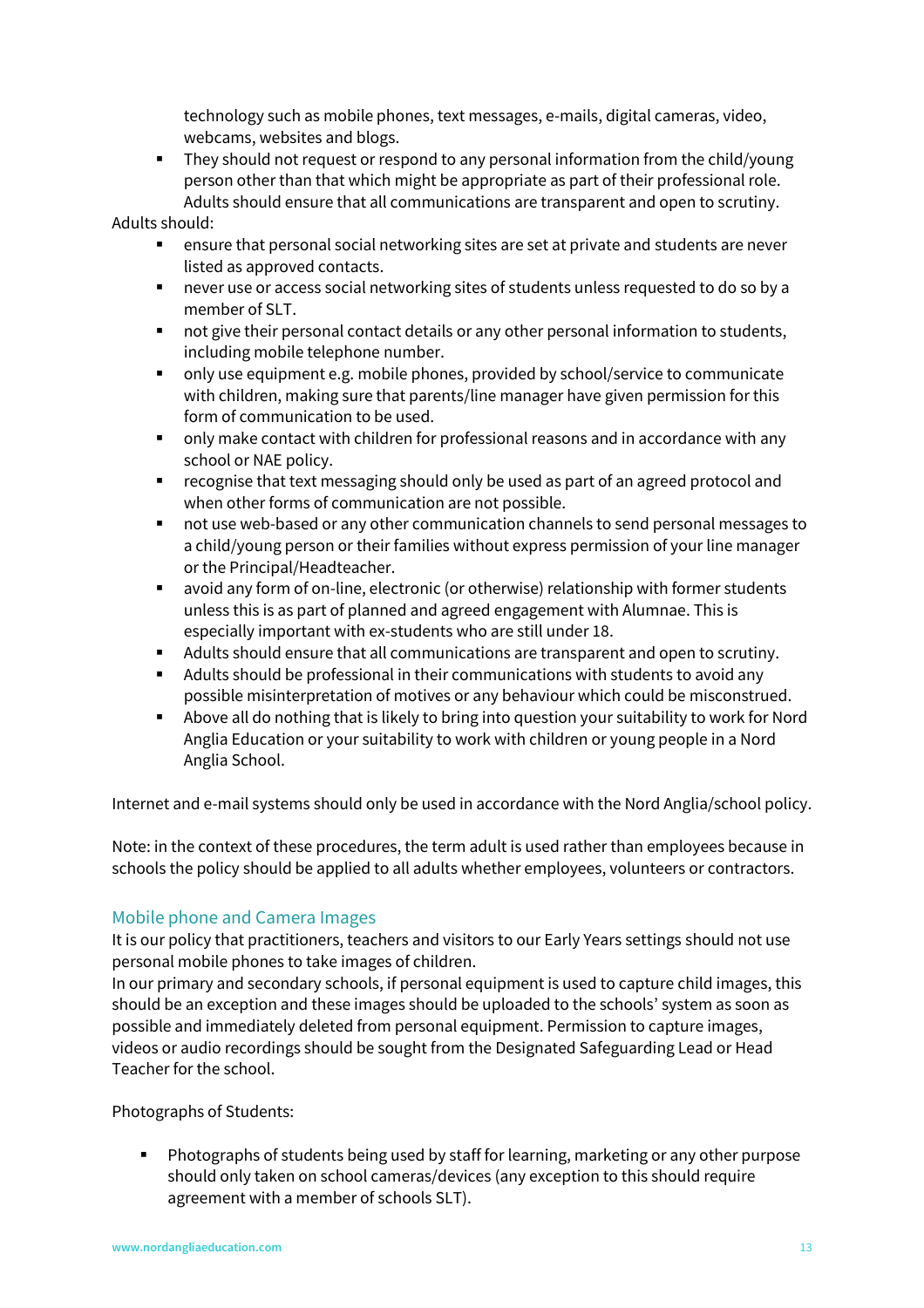- Images taken should be saved on the school's server/database and never uploaded to any personal equipment.
- Staff personal phones should not be used in classrooms and learning areas when students are present except where required as a response to emergency planning.
- Visitors and parents/carers should be asked not to use mobiles devices within the school and/or early years setting, except where permission has been granted to capture images of their own child or children.
- All parents/carers must give permission for photographs (usually through PICS) to be used for any purpose and to sign a disclaimer if they do not wish their child's image to be used.

#### Allegations against staff and volunteers

(Please see the NAE allegations policy on NAU [https://university.nae.school/pluginfile.php/27293/mod\\_glossary/attachment/1939/Allegations%](https://university.nae.school/pluginfile.php/27293/mod_glossary/attachment/1939/Allegations%20policy%20%20Feb%2018.docx) [20policy%20%20Feb%2018.docx](https://university.nae.school/pluginfile.php/27293/mod_glossary/attachment/1939/Allegations%20policy%20%20Feb%2018.docx). You will need to log into NAU to access this). In short, however.

An allegation can be made against a staff member or volunteer at any point. It is important that any such allegations are treated seriously, and appropriate procedures followed.

An allegation is different to a complaint and can be defined as follows:

- Where someone has behaved in a way that has harmed or may have harmed a child.
- Where someone has possibly committed a criminal offence against a child.
- Where someone has behaved in a way towards a child or children that would pose a risk to children.

In the event of an allegation being made against a member of the school staff (or a volunteer helper), it will always be referred to and investigated by the Principal unless a criminal act has been committed, in which case the matter should be referred to the local authorities where appropriate. If the Principal deems the allegation to be of a safeguarding nature (criminal or not) the Head of Safeguarding for Nord Anglia Education must be informed as soon as possible and certainly within 24 hours. HR must also be informed by contacting the regional HR Director and the Group HR Director as soon as possible. In the case of the allegation being against the Principal, the Regional HR Director and the Regional Managing Director, as well as the Head of Safeguarding and Group HR Director should be informed.

For serious allegations, the matter must always be reported as soon as possible to the Director of Education, the Group HR Director and the Chief Executive Officer, and the regional emergency plan should be deployed.

No action to investigate the concern should be taken before consultation with the Head of Safeguarding and HR, and Group Legal to verify if Legal Privilege is to be maintained, and agreement reached about how best to approach and investigate the concern. If it is felt, after these initial consultations, that further enquiries are needed, then the member of staff may be suspended. Suspension is a neutral act, and in no way implies that the person is guilty of any wrongdoing. It is acknowledged that this would be distressing for the person concerned, and the school will do all it can to balance the interests of any individual with that of the need to keep children safe. The school will seek advice from the Regional HR Director/Head of Safeguarding before acting and will comply with national and locally agreed guidance on these matters. Each school is expected to have researched and mapped the local arrangements and guidance for dealing with allegations, and these should be reviewed at this stage.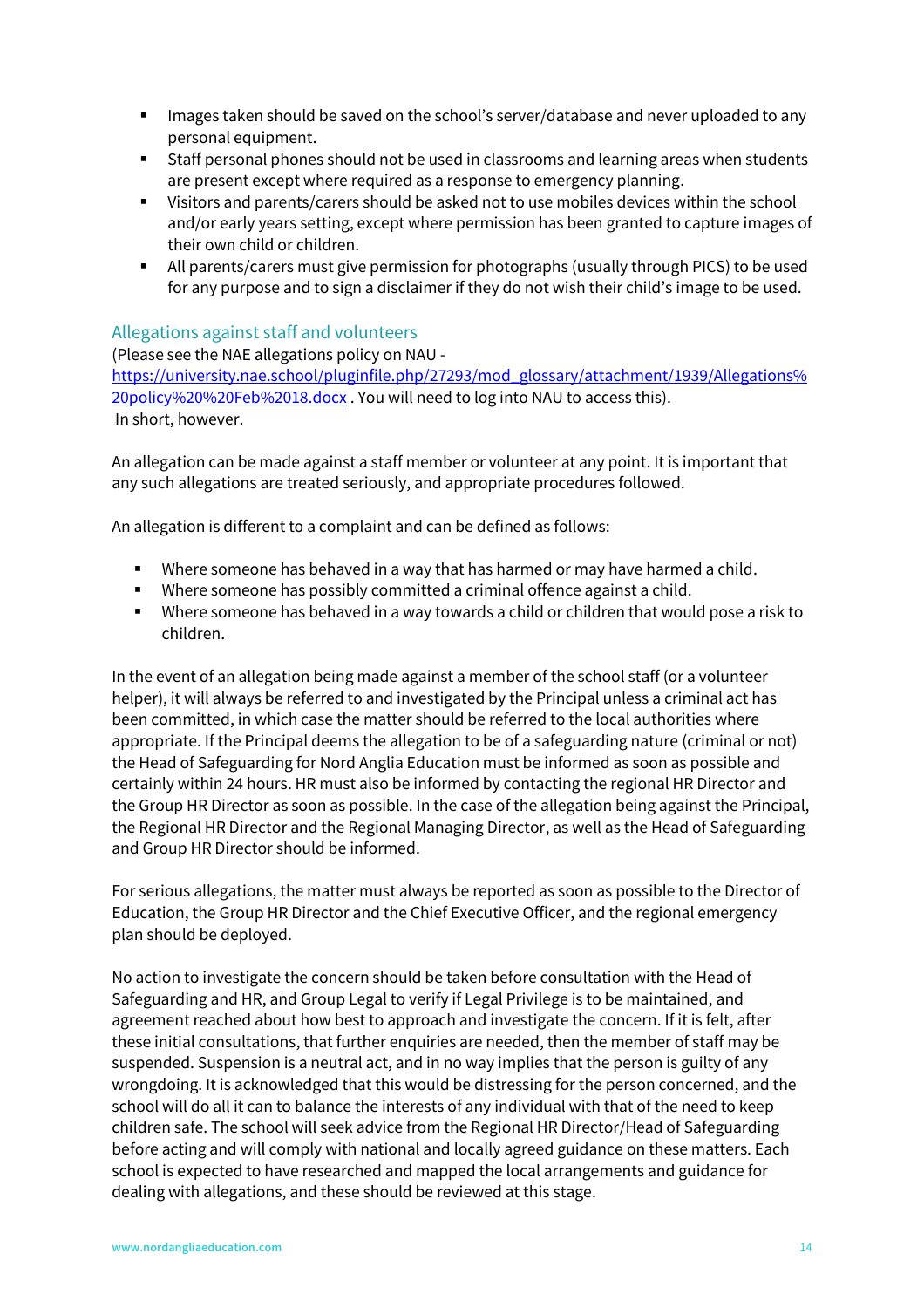Staff will reduce the possibility of an allegation being made by ensuring that they are aware of the expectations within the Nord Anglia Education code of conduct for staff and volunteers and the NAE guidance for safe working practice.

#### Whistleblowing

Nord Anglia Education and our schools recognise that we cannot expect children to raise concerns in an environment where adults fail to do so. All staff and volunteers should be aware of their duty to raise concerns about the actions or attitude of colleagues. Appropriate concerns raised for the right reasons are considered to be a protected disclosure and, even if proven to be unfounded, no action will be taken against the whistle-blower.

Malicious whistleblowing, however, will be seen as a potential disciplinary matter. (see Nord Anglia Education's whistleblowing policy).

### Anti-Bullying

Bullying is a safeguarding matter and if left unresolved can become a more serious child protection issue. Staff at every level will take seriously any concerns raised in relation to the bullying of any student. Action will always be taken to investigate the concerns and to prevent repeat incidents or behaviours. Bullying may involve the misuse of social media or other technology and/or be direct from student to student. Each school must have its own anti-bullying policy and approach to restorative practices and all our schools will demonstrate a commitment to help resolve specific issues.

### Children with Special Educational Needs or Disabilities

All staff should recognise that children with Special Educational Needs and Disabilities can mean additional safeguarding challenges. Depending on the nature of a child's special need or disability, additional barriers can exist which make it more difficult to identify and recognise signs of abuse. For example, it is easy to assume that a child's mood, behaviour or any injury relates to their disability rather than the fact they may be suffering abuse. It should also be recognised that children with disabilities may be disproportionately impacted on by behaviours such as bullying but they may not show any outward signs. Communication difficulties, in particular, can make it very difficult for a child to indicate what's happening and, therefore, may make it very difficult to overcome any such barrier. Staff should be extra vigilant and report any and all concerns, avoiding making assumptions about the causes of any injury or behaviour.

#### Safeguarding students who are vulnerable to extremism

Nord Anglia Education Schools value freedom of speech and the expression of beliefs/ideology as fundamental rights underpinning our society's values. Both students and teachers have the right to speak freely and voice their opinions. However, freedom comes with responsibility and free speech that is designed to manipulate the vulnerable or leads to violence and harm of others, goes against the moral principles in which freedom of speech is valued. Free speech is not an unqualified privilege; it is subject to laws and policies governing equality, human rights, community safety and community cohesion. Any freedom of speech which promotes violence against anyone or anything else will not be tolerated.

A short awareness course on Extremism can be found at the following link:

[http://course.ncalt.com/Channel\\_General\\_Awareness/01/index.html](http://course.ncalt.com/Channel_General_Awareness/01/index.html)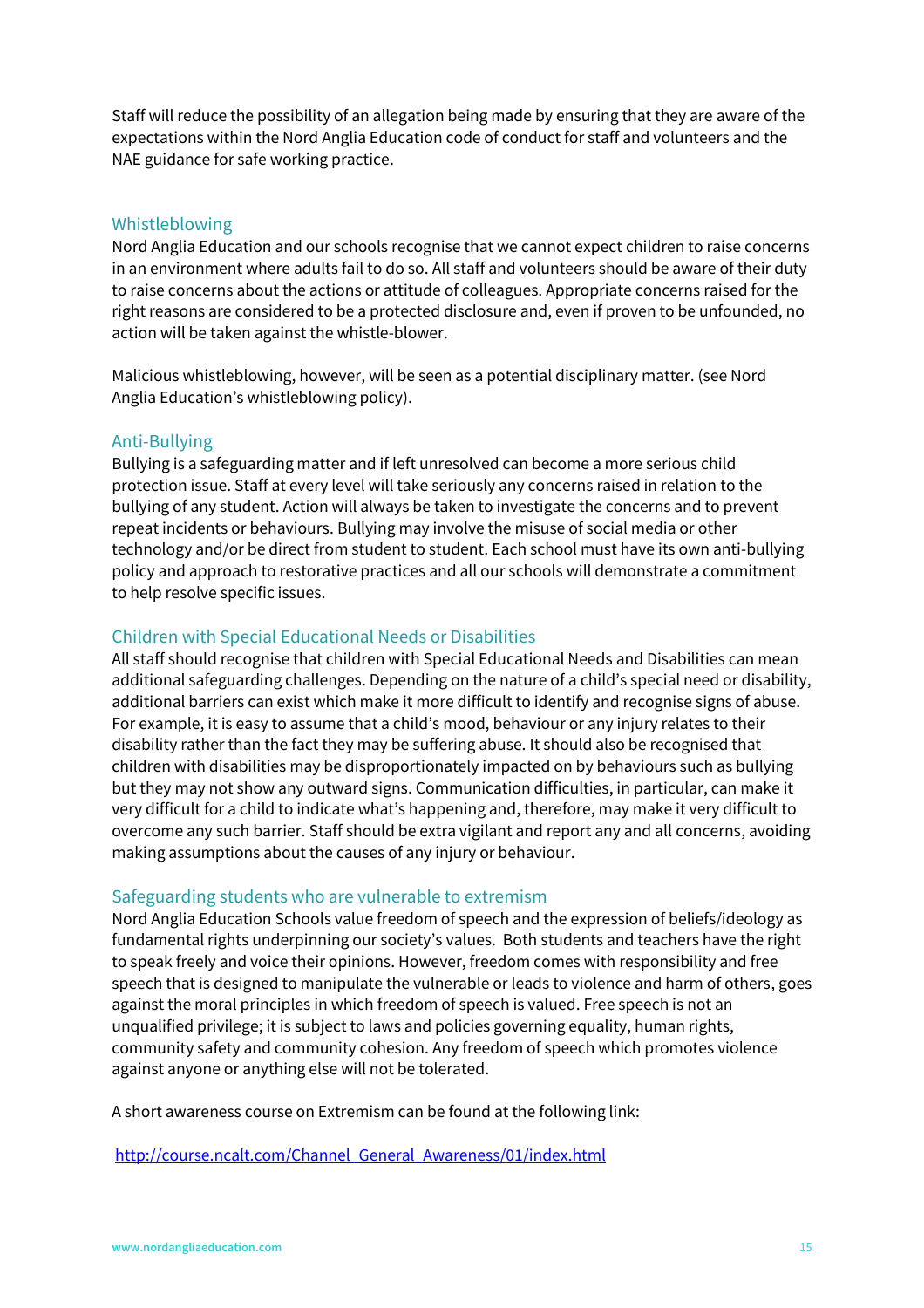#### Physical Intervention/restraint

There may be times when adults in schools, in the course of their school duties, have to intervene physically in order to restrain students and prevent them from coming to harm. Such intervention should always be both reasonable and proportionate to the circumstances and be the minimum necessary to resolve the situation. UK government guidance has been issued in relation to the use of reasonable force and can be used as best practice advice. (Schools may wish to add their own local best practice advice and guidance here if available).

[https://www.gov.uk/government/publications/use-of-reasonable-force-in-schools.](https://www.gov.uk/government/publications/use-of-reasonable-force-in-schools)

The Principal/Head teacher should require any adult involved in any such incident to report the matter to him/her as soon as possible. The staff member is required to document the incident in full giving a description and full account of the incident. Witnesses to the incident should be identified where possible.

Where intervention has been required a senior member of staff should be asked to debrief the student and allow them to describe the incident from their point of view. Written notes of this conversation should be kept, and the student checked for any injuries.

Parents/carers should always be informed when an intervention has been necessary.

#### Domestic Abuse

The accepted definition of domestic violence and abuse is:

Any incident or pattern of incidents of controlling, coercive, threatening behaviour, violence or abuse between those aged 16 or over who are, or have been, intimate partners or family members regardless of gender or sexuality.

The abuse can encompass but is not limited to psychological, physical, sexual, financial, and emotional. Exposure to domestic abuse and/or violence can have a serious, long lasting emotional and psychological impact on children. In some cases, a child may blame themselves for the abuse or may have had to leave the family home as a result. Domestic abuse affecting young people can also occur within their personal relationships, as well as in the context of their home life.

#### Safe Recruitment and Selection

Nord Anglia Education and all our schools will do all they can to ensure that all those working with students in our schools and across the whole organisation are suitable people. In order to do this, all staff who will work in an unsupervised capacity with children or young people will be recruited using safe recruitment procedures. (see Nord Anglia Education's recruitment policy and background checking policy).

Safe Recruitment involves scrutinising applicants through the interview process and application forms, verifying identity, qualifications and obtaining appropriate references, undertaking criminal background checks from all countries where the applicant has lived or worked in the last 10 years, as well as some additional recruitment checks.

From July 2017, at least one member of every interview panel at both the organisational and school level, who are interviewing for a post or posts that may have unsupervised contact with children, will have undertaken safe recruitment training. All schools will keep a central record of all the recruitment checks undertaken on all staff. This record will include details relating to the DBS (Disclosure and Barring Service check - for anyone who has lived or worked in the UK only), i.e. date completed and number, other countries criminal records checks or certificates of good conduct, qualifications, prohibition order checks etc.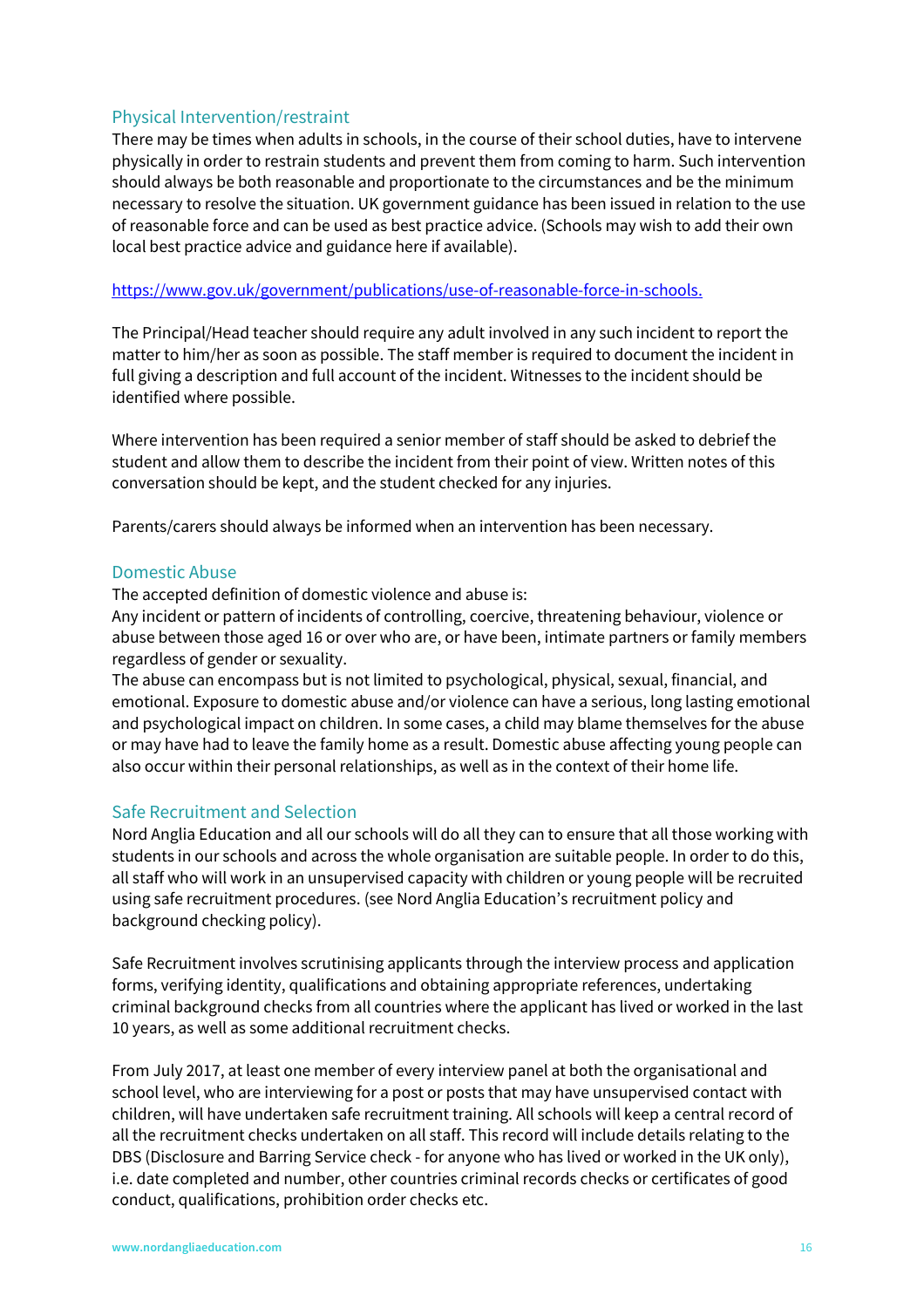Where information is disclosed as part of the criminal records checking process, whether this is information about cautions, convictions or soft information, any disclosure will lead to a risk assessment being completed prior to appointment. This risk assessment will be signed off by the Principal or Regional HR Manager.

## Single central record.

Best practice for all schools, would suggest that schools should maintain a single central record of all staff pre-appointment checks, as a register. This is more commonly known as the single central record.

The single central record must be created and held by all schools which identify as "British" schools, as this will be one area of focus for any accreditation process.

The central record must cover the following:

**E** all staff/volunteers, including teacher trainees, agency and third-party supply staff who work at the school.

The single central record must indicate whether the following information has been collected and background checks carried out (and appropriate certificates obtained).

The record must also show the date on which each check was completed/certificate obtained and who saw them:

- Start date of employment
- Role

Identity:

- Name
- Address
- Date of Birth
- Evidence of photo ID, date seen and who checked by. Record what was seen (passport/ driving licence etc). Ideally schools should also see a birth certificate to match against the photo ID

Background checks:

- Evidence of qualification, date seen and who they were checked by. Record "no" if qualifications are not needed for role. Make sure the original certificate proving the qualification is seen and recorded
- EEA/ prohibition order checks, (undertaken by regional HR team on all teachers who qualified within the EU area. Regional HR would need to provide schools with evidence that these checks have been undertaken)
- Section 128 check (Only applies to EU citizens who are taking up positions as Principals or senior leaders). This check is an EU wide check to see if any senior leader who has worked in the EU area, is barred from taking up a leadership position. Regional HR should undertake these checks on school's behalf.
- Background checks (must cover 10-year period and cover all countries lived in over the last 10 years, include 3rd parties who have regular unsupervised contact with students)

Right to work:

■ Visa etc – date seen and who checked by

#### References: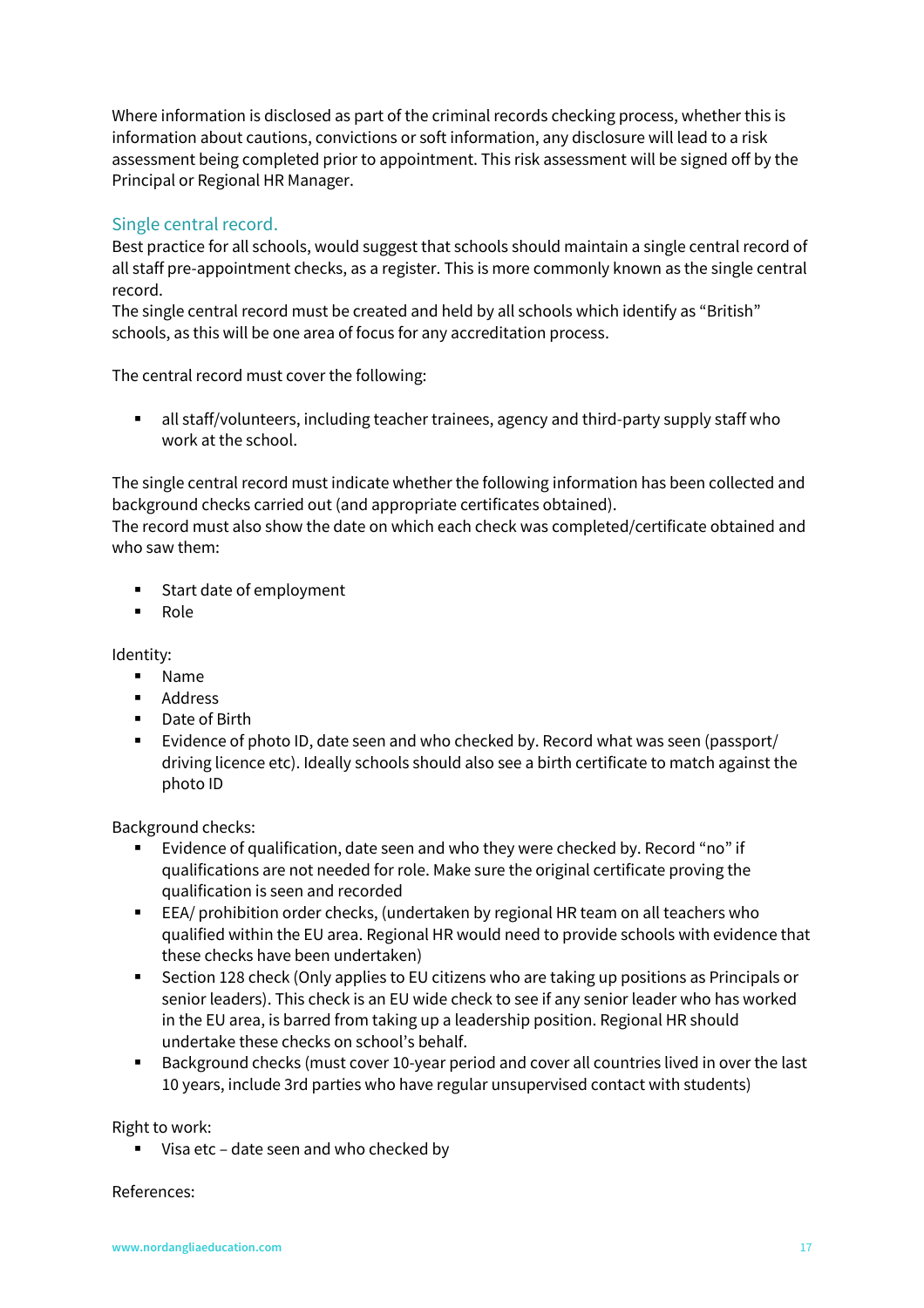▪ There should be a minimum of 2 references. References should be followed up by phone or email to confirm the author, with the date of the follow up recorded.

## Peer on Peer Harmful Sexual Behaviour (HSB)

All staff should recognise that children are capable of abusing their peers. Sexual violence and sexual harassment can occur between students of any age and sex, from primary through to secondary. Incidents can occur in school or outside school and can occur through a group of students sexually assaulting or sexually harassing a single student or group. Sexual violence and sexual harassment exist on a continuum which may overlap; they can occur online and face to face (both physically and verbally) but are never acceptable in any situation. Staff in school need to understand the different forms sexually harmful behaviours can include not just sexual violence and sexual harassment but also:

- Physical abuse such as hitting, kicking, shaking, biting, hair pulling, or otherwise causing physical harm, and
- Sexting and other forms of inappropriate on-line.

Reports regarding sexually harmful behaviours should never be ignored or dismissed. It is essential that all victims are reassured that they are being taken seriously and that they will be supported and kept safe. A victim should never be given the impression that they are creating a problem by reporting sexual violence or sexual harassment. Nor should a victim ever be made to feel ashamed for making a report.

Students who are victims of sexual violence and/or sexual harassment wherever it happens, will find the experience stressful and distressing and it is possible that this will have a negative impact on their educational attainment which can be exacerbated if the alleged perpetrator(s) attends the same school.

Staff should understand that safeguarding incidents and/or behaviours can be associated with factors outside the school including intimate personal

Staff in schools need to be able to identify concerning sexualised behaviour and know when to refer these concerns to the DSL. Schools need to ensure that staff know how allegations of peer on peer abuse will be recorded, investigated and dealt with in the same way as any other safeguarding or bullying concern.

All schools need to have clear processes as to how victims, perpetrators and any other child affected by sexually harmful behaviours will be supported and a clear statement that abuse is abuse and will never be tolerated or passed off as "banter", "just having a laugh" or "part of growing up".

Staff in school need to understand the different forms peer on peer abuse can take, such as:

- sexual violence and sexual harassment.
- Physical abuse such as hitting, kicking, shaking, biting, hair pulling, or otherwise causing physical harm, and
- sexting.

Schools with boarding schools have additional factors to consider regarding safeguarding. Schools that provide such residential accommodation should be alert to inappropriate student relationships and the potential for peer-on-peer abuse.

In assessing and addressing this issue NAE schools are advised to undertake the NAE sexually harmful behaviour audit .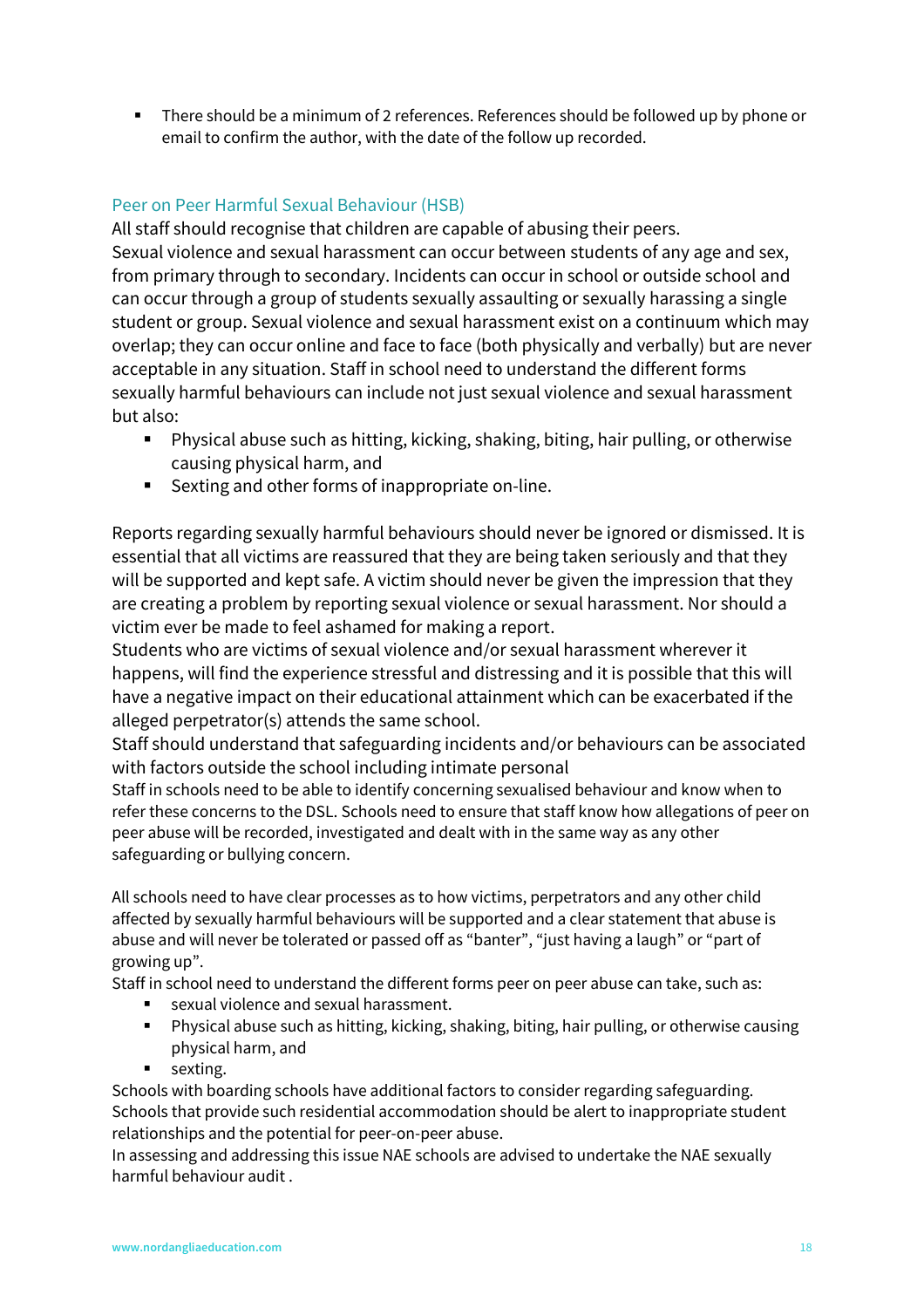Schools should take a zero-tolerance approach to the issue and include appropriate input through the curriculum to help educate students about a variety of issues related to sexually harmful behaviours including issues such as consent.

All schools need to understand that local procedures should always be followed (where they exist) when dealing with a case of sexual assualt or harassment between students.

#### Remote Learning

## 6.1 Procedures to be followed by any staff member or volunteer who is concerned about any student

If staff suspect that any student in their care may be a victim of abuse or is at risk of abuse or other form of harm, they should not try to investigate, and inform the Designated Safeguarding Lead (DSL) about their concerns as soon as possible.

Staff must disclose any concerns they have about the possibility of a student being abused or placing themselves at risk. It is better to share these concerns, which may later prove to be unfounded, than to hold onto information that may have helped protect a student from actual harm. In many cases a student will not make a direct disclosure, but staff will be concerned because of a physical or emotional indicator. In these circumstances staff should still follow the reporting procedures shown in Appendix 1.

Where any student makes any form of direct disclosure, the guidelines under the heading 'Dealing with Disclosure' below should be followed.

Please note that for schools in a region where a mandatory duty to report places a duty on an individual, the DSL in the school should still be informed about the concern and in many circumstances will support individuals to undertake their mandatory duty to report.

#### 6.2 Dealing with Disclosure, Reporting and Further Action

#### General Principles:

Note: Be aware that if a child asks to speak to someone in confidence about a problem, no one should ever promise confidentiality if what the child discloses or is likely to disclose relates to abuse being suffered by them or another child. Staff should always give this as a health warning before meeting with the child.

#### The following guidance is based on five key practices for all staff:

#### Receive

Where possible always stop and listen to a child who wishes to speak in confidence. We know that children will often find the most inconvenient time to do this, but it is important that you make time for the child, even if this is to say "I can't stop now but come and see me in my office at....". Where possible during any disclosure try to listen, allow silences and try not to show shock or disbelief.

#### Reassure

Try to stay calm, make no judgements and empathise with the child. Never make a promise you can't keep. Give as much reassurance as you can and tell the child what your actions are going to be. Reassure the child that they are doing the right thing by telling you.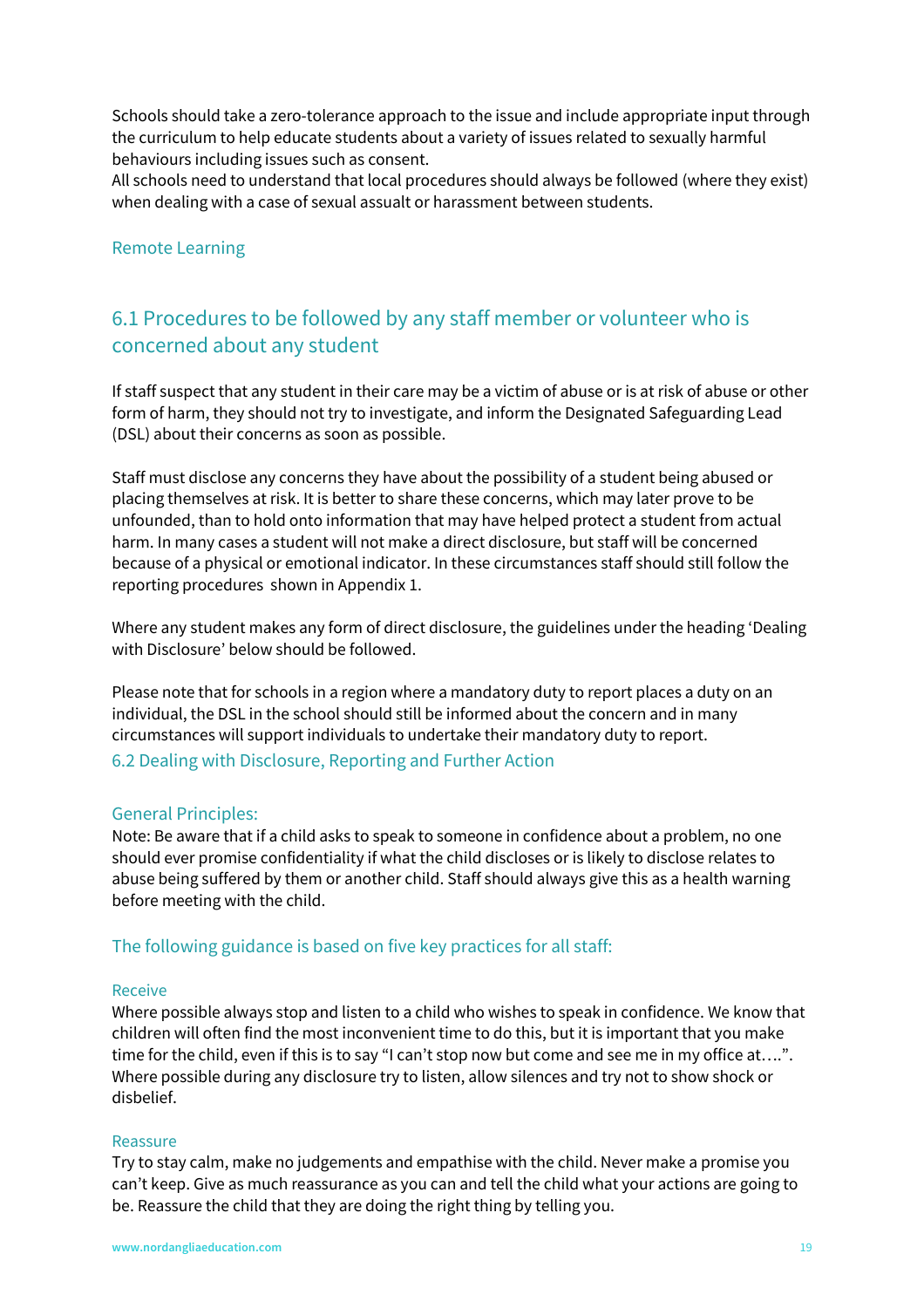#### React

React to what the child is saying only in as far as you need to for further information. Don't ask leading questions. Keep questions open such as… "is there anything else you need to tell me?". Try not to criticise the alleged perpetrator as this may be a family member for whom the child may still have feelings.

#### Record

Make brief notes about what the child says during the conversation, but if this is not possible, make notes as soon after as you can and certainly within 24 hours. Make sure to record exactly what the child says and not your interpretation of what is said. Record the time, date and place as well (see the record of concern form at appendix 2).

#### Report

Where a child makes any disclosure, or where you have concerns for any reason, it is very important that the procedures outlined in this document are followed. A full written/typed account of the concern (ideally using the form at appendix 1) should be passed to the Designated Safeguarding Lead as soon as possible and should include, where relevant, a completed body map (which can be found at appendix 2).

Where a child has made a disclosure and alleges abuse, the Designated Safeguarding Lead (or Principal/Head Teacher in the absence of the DSL), should be informed as soon as possible. The Designated Safeguarding Lead will collate any available evidence by ensuring the notes taken from any witnesses are made available to any investigating body. The Designated Safeguarding Lead will then consider and where necessary, consult on the information available. It is the role of the Designated Safeguarding Lead to make decisions about what action to take next and to make the decision whether to take the matter further within the local legal framework. It is important that a full record of all the information and decisions made are recorded and stored confidentially.

As an International Schools organisation, Nord Anglia recognises the diverse and complex local contexts our schools operate in. Therefore, the following principles are taken into account when following the framework and procedure for disclosure, reporting and further action:

#### As International Schools we:

- often reside in cities and countries that offer little external support.
- recognise the limitations in the areas of child protection.
- need to assess the quality and skills of counsellors and other support staff in dealing with children who have suffered harm or self-harm, in order to determine the boundaries of their work.
- need to act in accordance with local legislation as well as the principles and practices outlined in these procedures.

Schools are reminded that they can seek advice or guidance from the Head of Safeguarding for NAE: Barry Armstrong; [barry.armstrong@nordanglia.com](mailto:barry.armstrong@nordanglia.com) Phone: +44 (0)1235 355848 or mobile: +44 (0)7710 086737.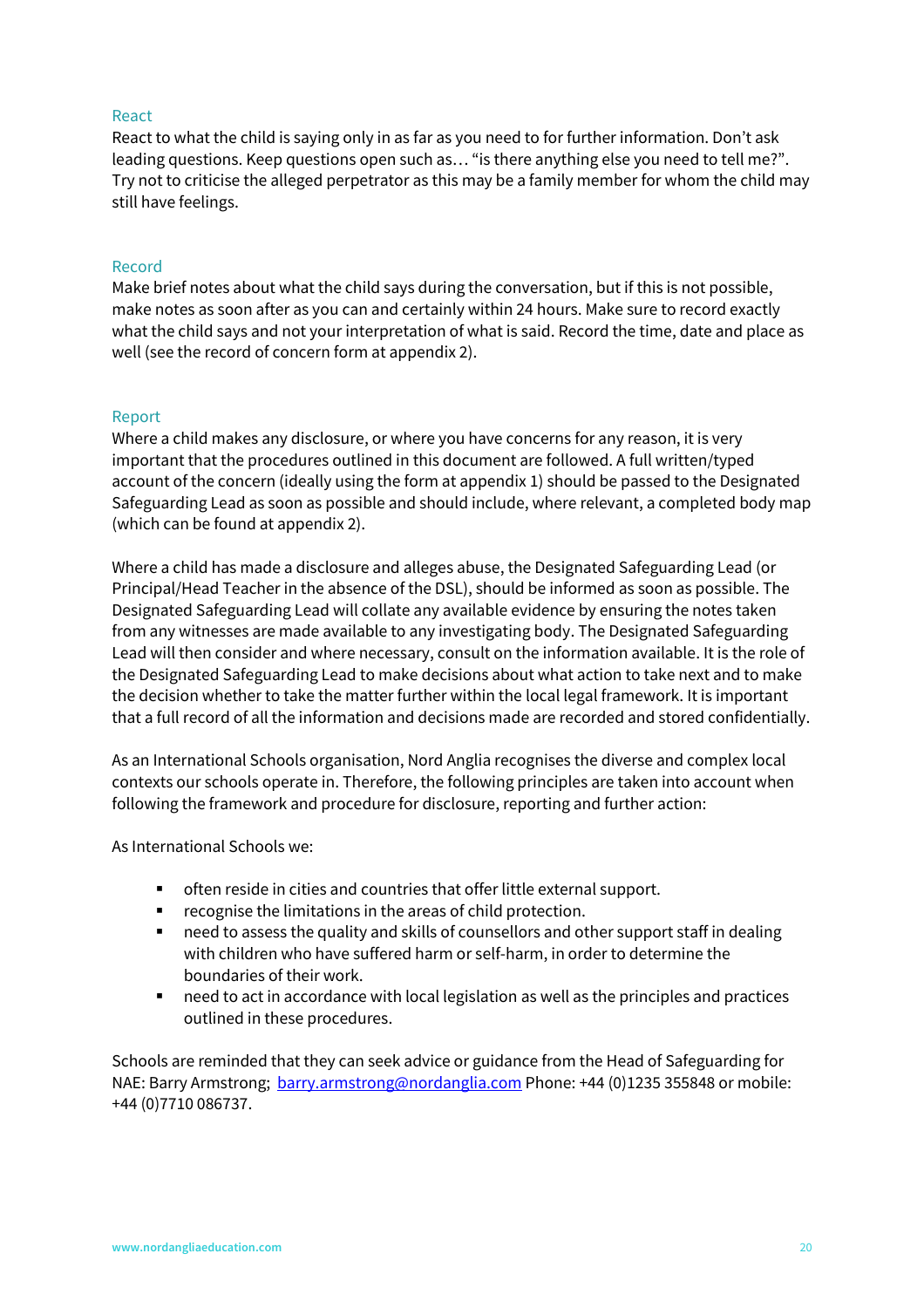## Section 7.

## 7.1 Record Keeping and Confidentiality

### Record Keeping

All records of child protection concerns, disclosures or allegations should be treated as sensitive information and should be kept together securely and separately from the child's general school records. The information should be shared with all those who need to have it, whether to enable them to take appropriate steps to safeguard the child, or to enable them to carry out their own duties, but it should not be shared more widely than that.

- Child protection records should be stored in a secure (i.e. locked) filing cabinet or in a secure electronic system, accessible through the Designated Safeguarding Lead (or their deputy) and other senior staff in larger schools to ensure reasonable access.
- Records of any child disclosure should be clearly dated and filed without future amendment.
- Child protection records should be separate to the general education file, but the child's general school record file should be marked to indicate that a child protection file exists (e.g. red star or similar). All staff who may need to consult a child's school file should be made aware of what the symbol means and who to consult if they see this symbol.
- A child protection file (Electronic or otherwise) should be started for an individual child as soon as the school is aware of any child protection concerns about that child. This may arise in a number of ways e.g.:
	- If a member of staff raises a concern about the welfare or well-being of a child this should be recorded in writing (see below for guidance).
	- If information is forwarded to the school by a previous school attended by the child.
	- If the school is alerted by another agency of child protection concerns about that child.
- **■** Members of staff should make a written/typed account of any concern they have regarding the welfare or well-being of a child, using the school's pro forma. This record should be passed as soon as possible to the Designated Safeguarding Lead. Concerns, which initially seem trivial, may turn out to be vital pieces of information later. So, it is important to give as much detail as possible. A concern raised may not progress further than a conversation with the Designated Safeguarding Lead but could also potentially lead to matters being dealt with through a legal system. If there hasn't been a specific incident that causes concern, try to be specific about what it is that is making you feel worried.
- **EXT** If any information is removed from a file (electronic or otherwise) for any reason, a dated note should be placed in the file indicating who has taken it, why and when.
- The record pro forma should include:
	- A record of the child's details: name and grade.
	- Date and time of the event/concern.
	- The nature of the concern raised.

In the case of disclosure, remember to try and make notes on:

- As full an account as possible of what the child said (in their own words).
- An account of the questions put to the child.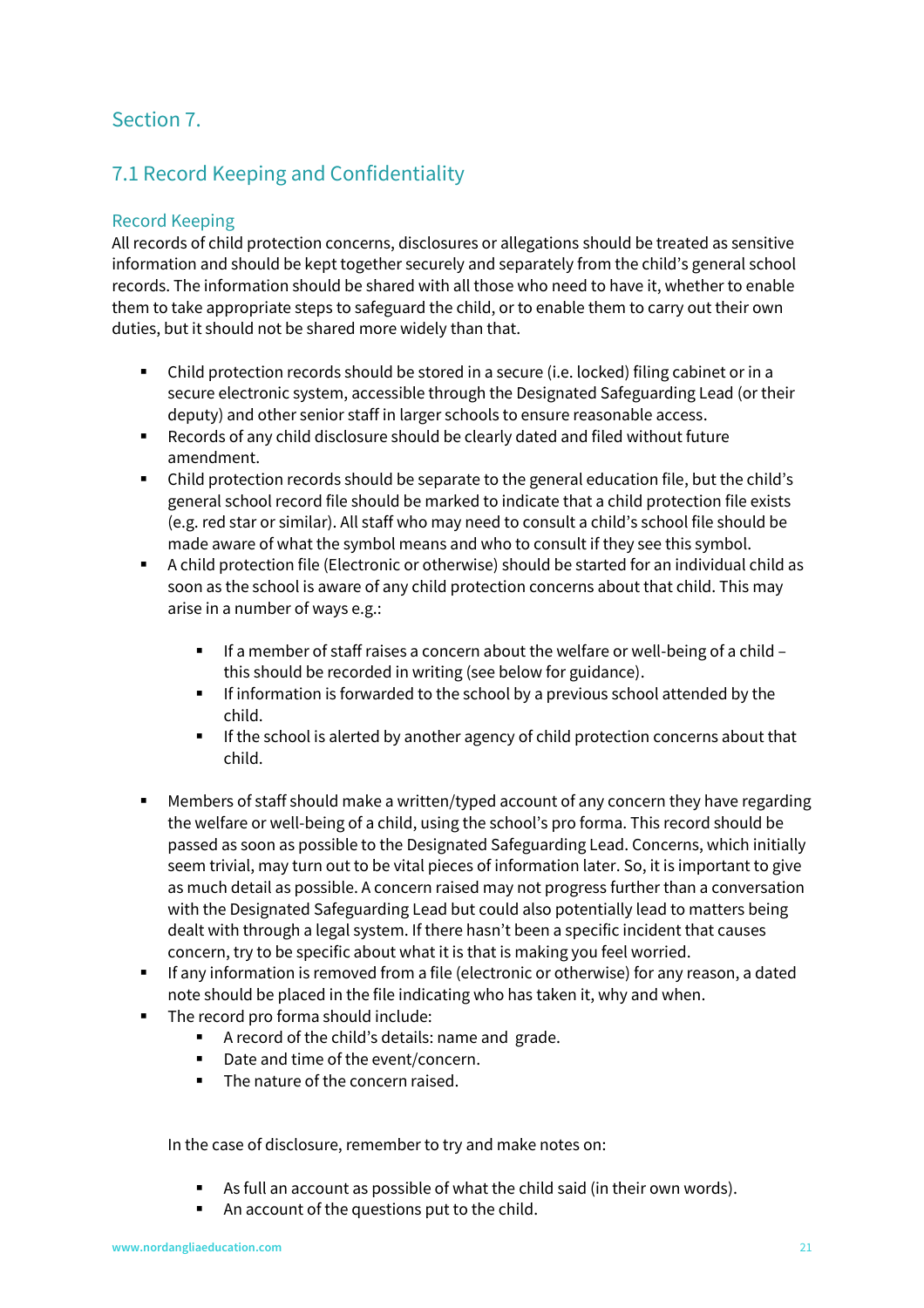- Time and place of disclosure.
- Who was present at the time of the disclosure?
- The demeanour of the child, where the child was taken and where returned to at the end of the disclosure.

#### Confidentiality

Our schools should regard all information relating to individual Safeguarding/child protection issues as confidential and should treat it accordingly. Information should be passed on to appropriate persons only at the discretion of the Principal/Head teacher/Designated Safeguarding Lead and this should always be based on the need to know.

All records relating to child protection should be secured appropriately. Such information can be stored electronically but contemporaneous notes should be scanned and kept in original format.

## Section 8.

## 8.1 Auditing, Reporting, Review and Sign off

To support the implementation of the safeguarding and child Protection procedures and to enable schools to undertake a 'Safeguarding Health Check', schools will be provided with a selfassessment tool to enable review of their safeguarding arrangements. It is expected that all schools will undertake and submit this assessment to the Head of Safeguarding every year. A random selection of schools will be reviewed in more depth. Schools may be supported by the Head of Safeguarding to both complete the assessment and plan actions where necessary.

Elements of safeguarding practice in schools will also be included in the quality assurance framework and will continue to be an element of the school's Health and Safety review and NAE's audit process.

Our child protection statement and procedures are owned by all our schools and are made available to students and parents/carers alike in hard copy where requested, but also through the school's own website and the Nord Anglia Education website. The procedures will be translated into key languages through schools.

These procedures will be reviewed and updated on a regular basis but at least every two years.

Senior staff in schools should adopt and sign the updated procedure document after each update. A copy of the revised procedures should be made available to all staff, volunteers, parents/carers and students.

Signed and dated by the CEO (or delegate) On behalf of Nord Anglia Education

Signed and dated by School Principal

Signed and dated by the school Designated Lead for Safeguarding \_\_\_\_\_\_\_\_\_\_\_\_\_\_\_\_\_\_\_\_\_\_\_\_\_\_\_\_\_\_\_\_\_\_\_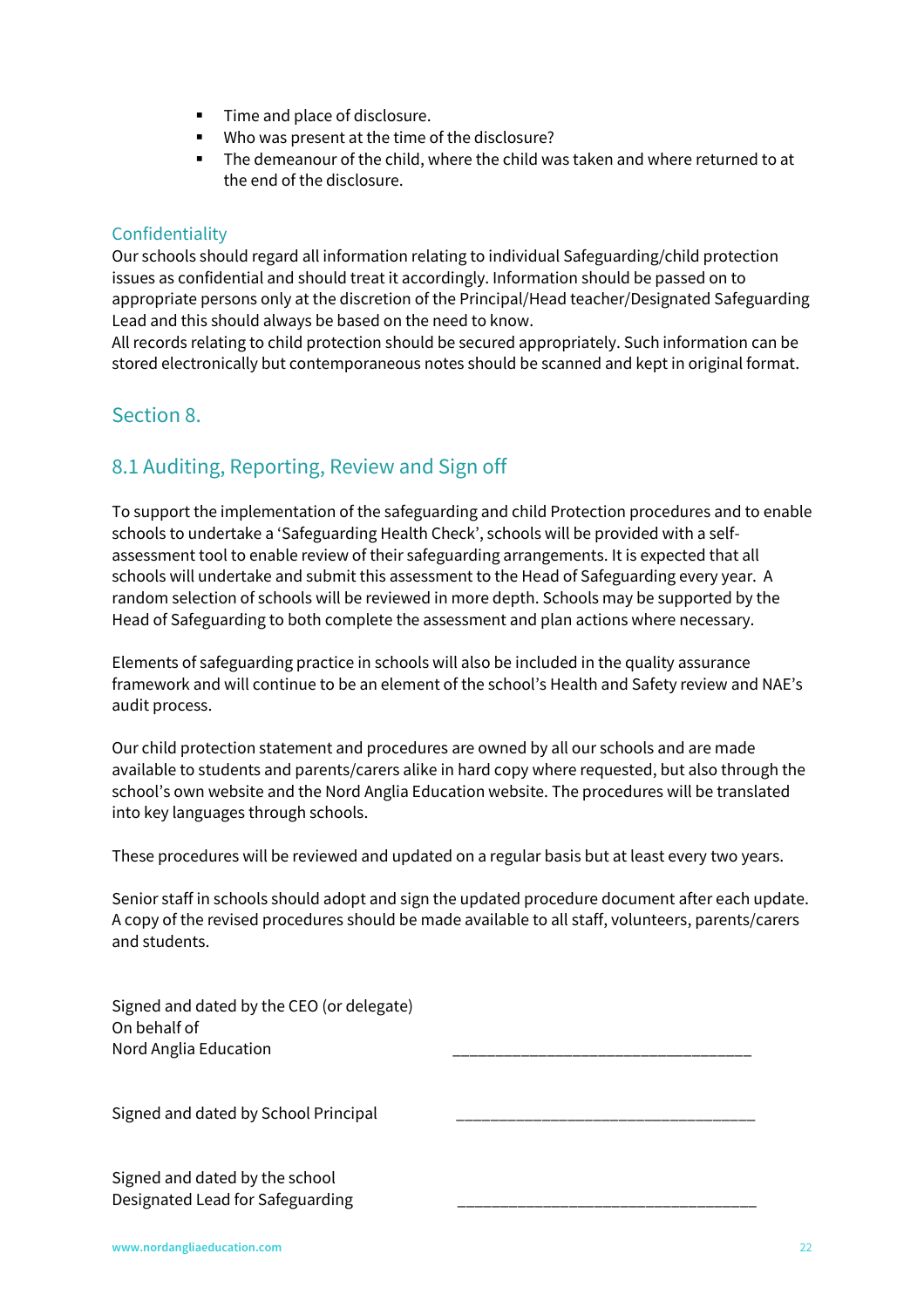## **Appendix 1. FLOW CHART FOR RAISING SAFEGUARDING CONCERNS ABOUT A CHILD**



#### FLOW CHART FOR RAISING SAFEGUARDING CONCERNS ABOUT A CHILD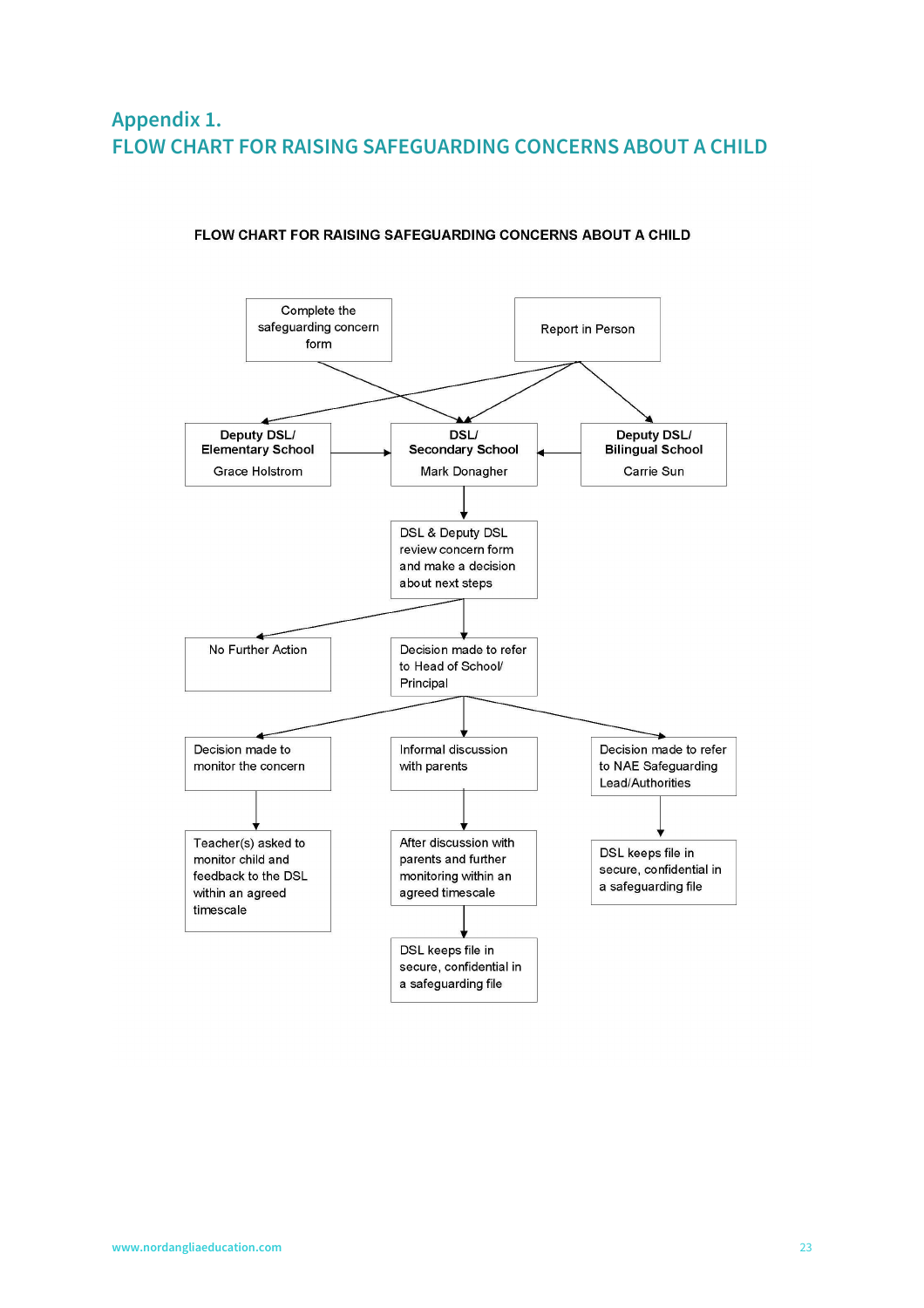## **Appendix 2. Body Map Guidance for Schools**

Body Maps should be used to document and illustrate visible signs of harm and physical injuries. These can be drawn up and sent/given to the Designated Safeguarding Lead at the same time as completing the record of concern form at appendix 1. Even if the injury to the child has a plausible explanation, a completed body map helps track a history or pattern of repeated injuries. A copy of the body map should be kept on the child's concern/confidential file.

Always use a pen (never a pencil) or type the document and do not use correction fluid or any other eraser.

Do not remove clothing for the purpose of the examination unless the injury site is freely available because of treatment. At no time should staff seek to record injuries on photographic equipment. Body maps such as those shown below should be used. If you notice an injury to a child, try to record as much of the following as possible in respect of all the injuries you can see:

Exact site of injury on the body, e.g. upper outer arm/left cheek.

- Size of injury in appropriate centimetres or inches.
- Approximate shape of injury, e.g. round/square or straight line.
- Colour of injury if more than one colour, say so.
- Is the skin broken?
- Is there any swelling at the site of the injury, or elsewhere?
- Is there a scab/any blistering/any bleeding?
- Is the injury clean or is there grit/fluff etc.?
- Is mobility restricted as a result of the injury?
- Does the site of the injury feel hot?
- Does the child feel hot?
- Does the child feel pain?
- Has the child's body shape changed/are they holding themselves differently?

Importantly the date of the recording must be noted as well as the name and designation of the person making the record. Add any further comments as required.

Where any child has any form of injury that requires attention please ensure that first aid is applied where necessary.

Name of the person completing the body map:

…………………………………………………….

Role of the person completing the body map:

……………………………………………………………

Date of injury and form being completed:

……………………………………………………………

Date this form was completed and returned to DSL (if different): …………………………………

**www.nordangliaeducation.com** 24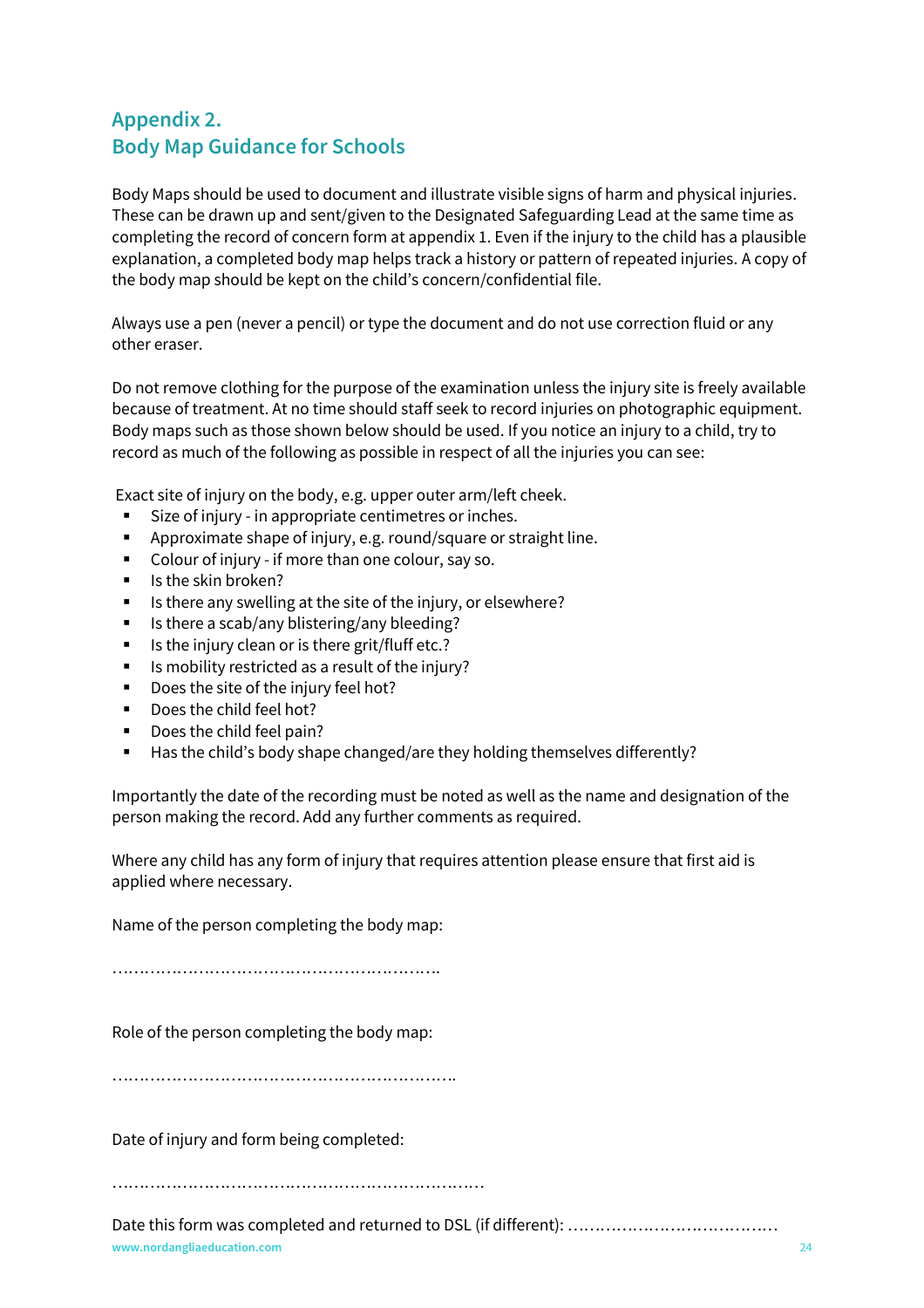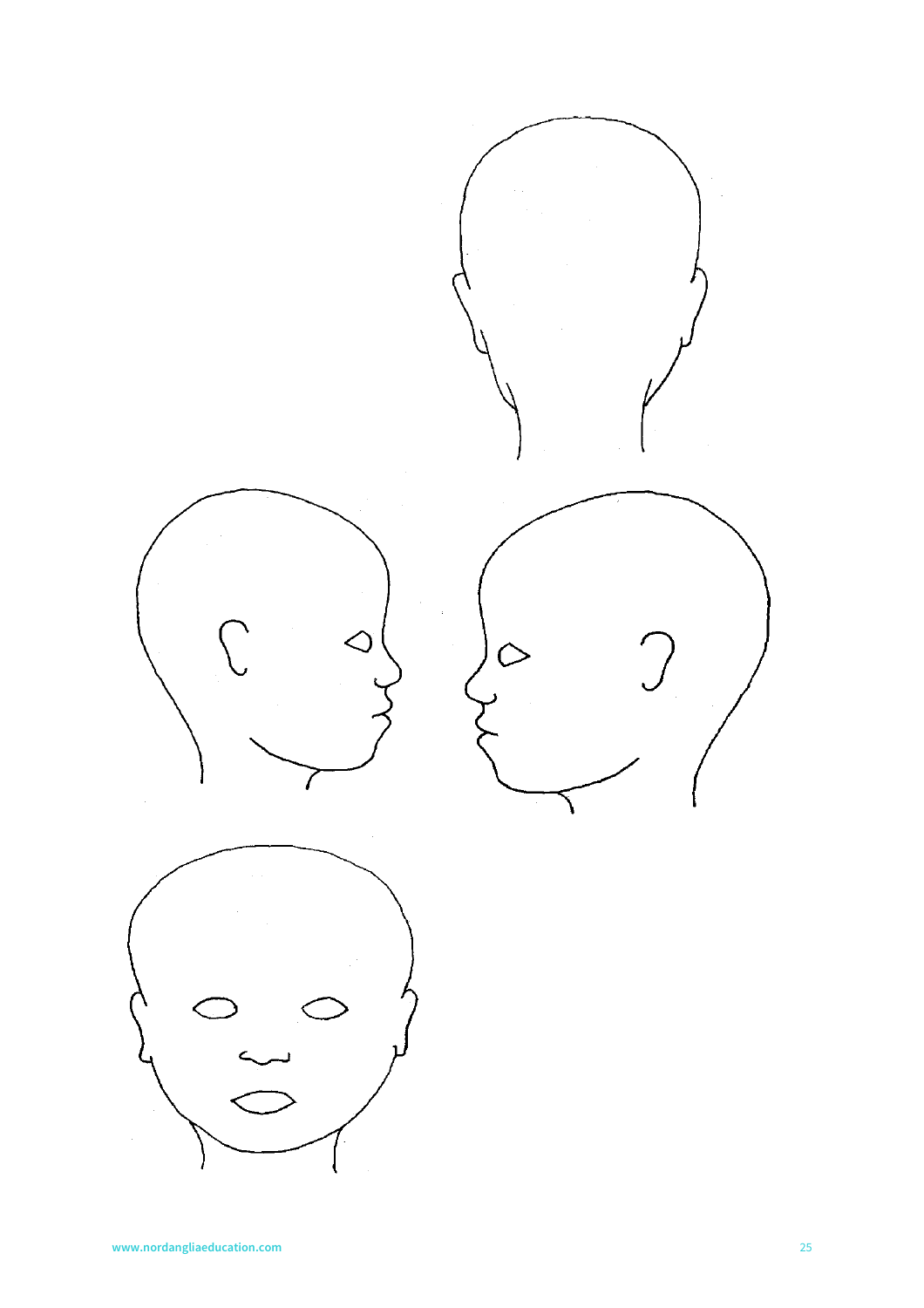

Sole of Feet



Top of the Feet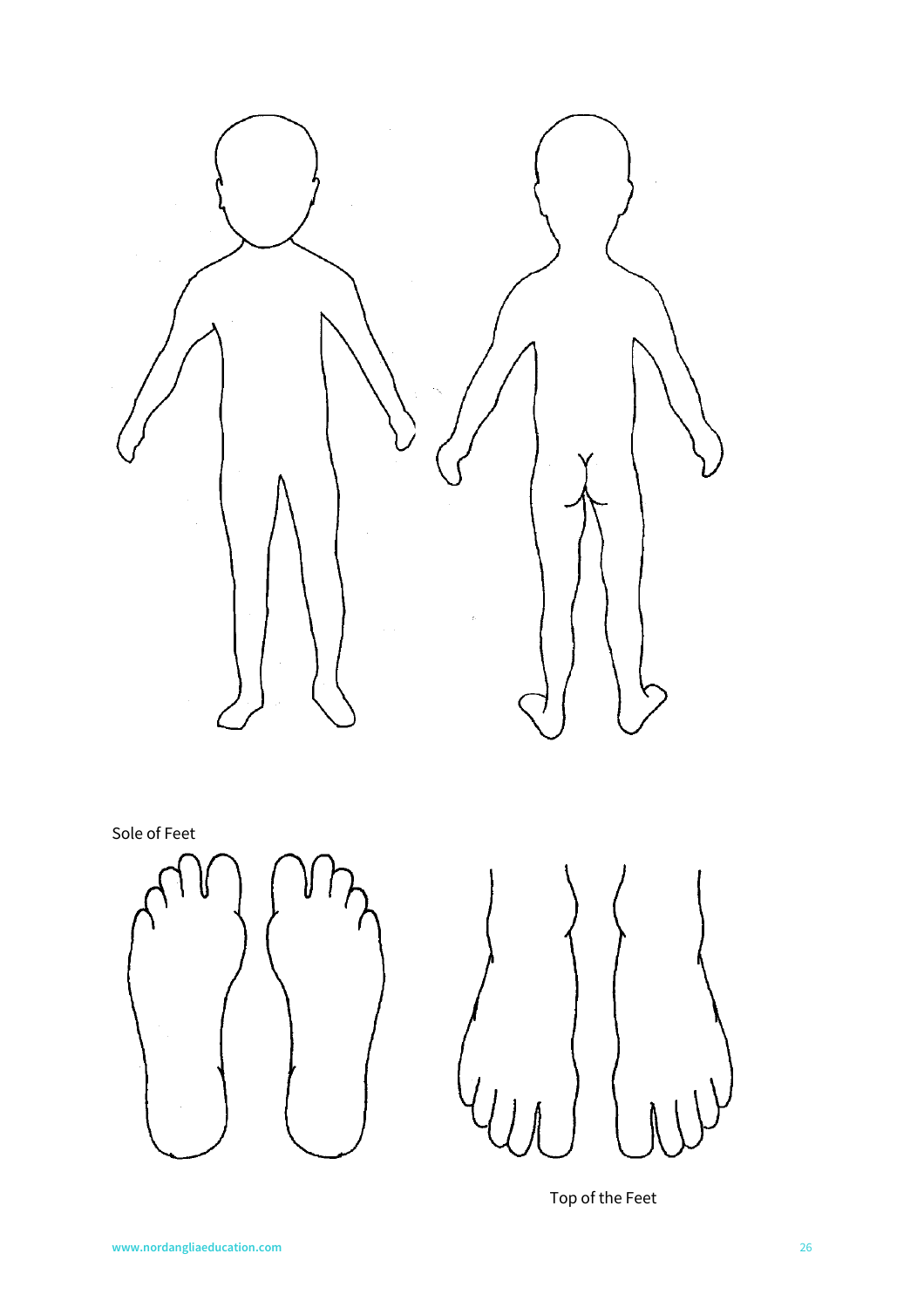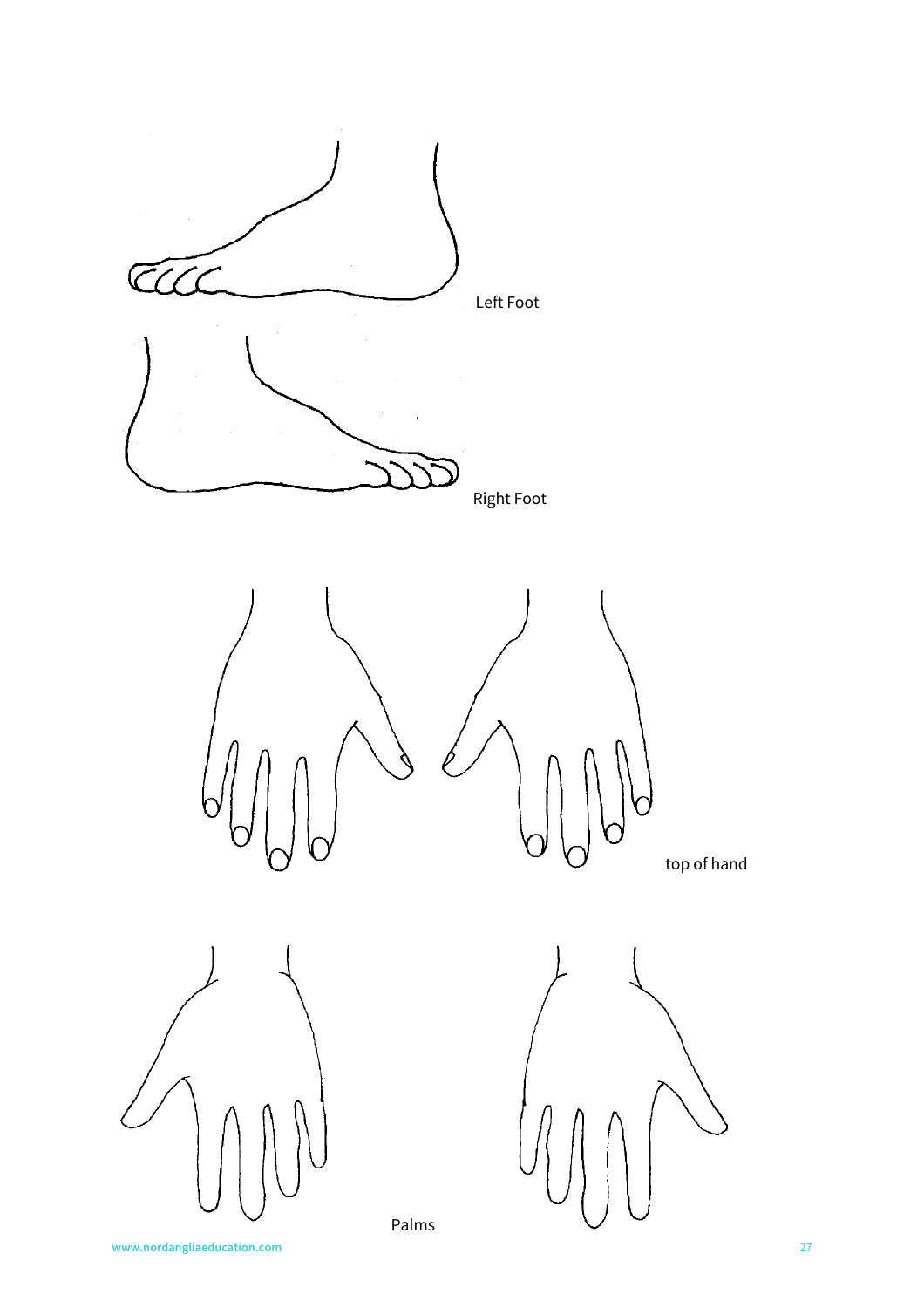## Appendix 3.

## Remote learning

#### Direct Communication with Students

As professionals working with and for our students, even in exceptional circumstances we need to maintain the normal boundaries and behaviour's that help to keep our staff and our students safe. With developments through our Ed tech strategy and our education strategy it is likely that the provision of remote education will be here to stay for some at least if not all and given this on top of all our other procedures the remote provision for our students needs to be thought about in the context of safety as well as quality.

The following are some straight forward points to consider and follow in all our virtual /remote communications and interaction with students. This guidance is not exhaustive by any means. In the physical surroundings of a school building there is normally no need, and we would avoid one to one video or chat with single students, as this is unnecessary because teachers have regular direct contact with students anyway.

With remote schooling however, the ability to use both video and to be able to chat with students through remote platforms becomes important.

This type of one-to-one contact is acceptable to support an interactive learning experience but to be done safely requires some basic rules to be observed.

It is important to recognise that the NAE code of conduct and the NAE guidance for safer working practice [\(https://intranet.nae.school/Document-Library/Safeguarding/Guidance-for-Safer-](https://intranet.nae.school/Document-Library/Safeguarding/Guidance-for-Safer-Working-Practice)[Working-Practice](https://intranet.nae.school/Document-Library/Safeguarding/Guidance-for-Safer-Working-Practice) ) should remain as the go to guidance in all interactions with students and families but as a quick guide, the following are some simple ponters to consider.

For staff:

- During lessons, video calls or chat what- ever device is being used, this needs to be managed appropriately. For example, ensure that any non- work-related applications files or apps are closed. Avoid the use of emojis and GIFs.
- If recording any lesson/video call. This is permissible, as long as parents of the students involved are aware and happy with the recording happening and any recording is made on or only uploaded to NAE business systems. Recording of sessions should only take place when necessary to meet specific learning objectives.
- Remember that normal professional boundaries apply. This means that we need to think about how we dress and the environment we use to deliver our lessons from. Learning may be provided through a virtual environment, and we may be working from differing locations, but we are still "at work". Students and their parents expect us to remain professional in all our engagements with them. This should mean that when delivering virtual lessons, we ensure that the room used is fit for purpose. It would be less than ideal to deliver a lesson to a class group, with our laundry strung out in the background!
- During the corona virus restrictions on our schools or with any other issue that means we are providing a remote education, we use a variety of platforms to support our work. Whichever platform we use, contact with students should be planned and ideally timetabled, much like a normal school environment. We should avoid calls and lessons to students on an adhoc basis. By timetabling contact with students and by this being agreed with SLTs, we avoid the potential for any adhoc contact and we help to protect ourselves.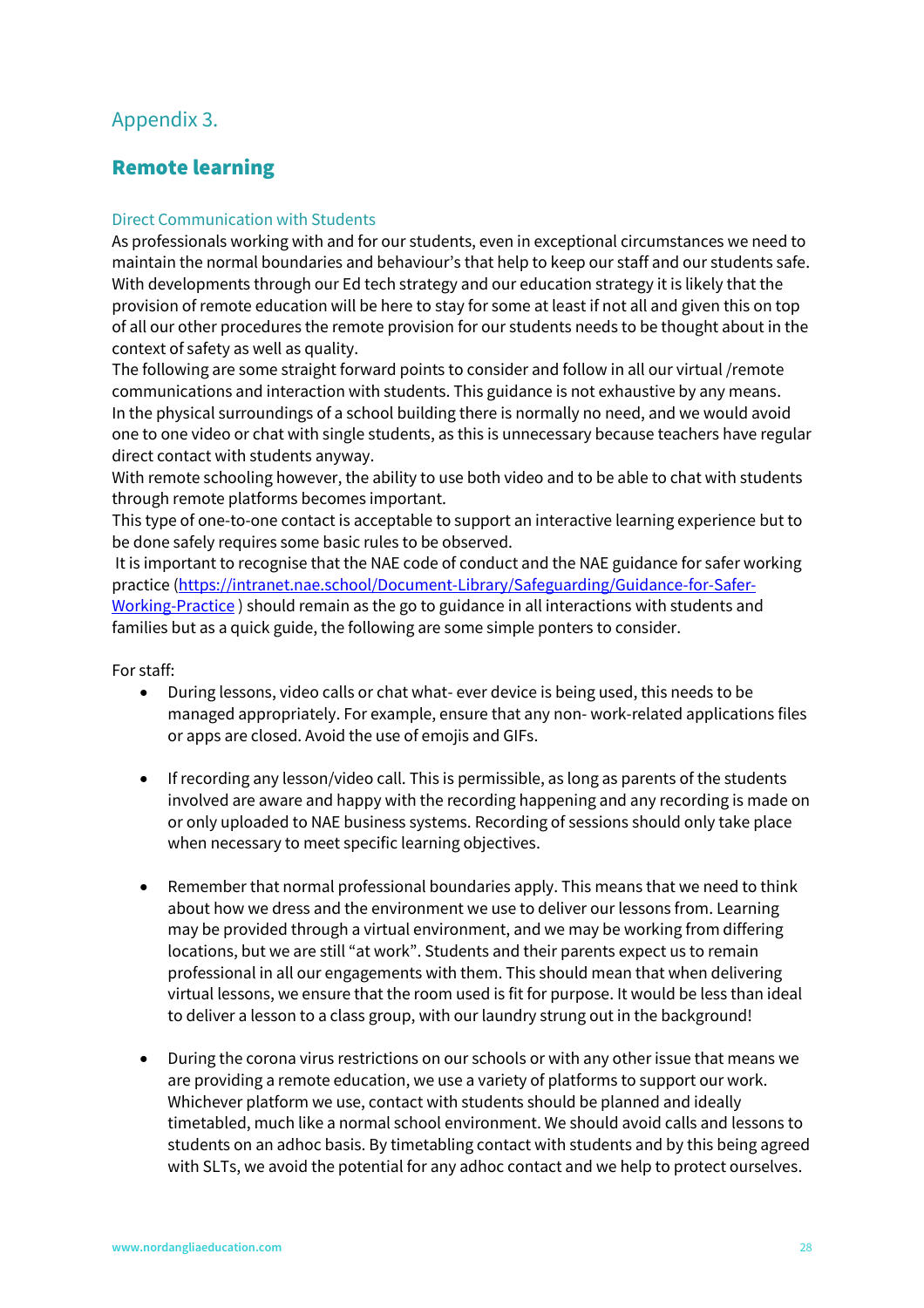- As much as possible parents should be made aware of the lesson/contact timetable, so they can ensure that their students, especially the younger students know when and how to join in.
- As much as possible we should avoid the use of personal mobile phones. Contact using school online platforms, for example, allows monitoring and therefore protects teachers. Where phone calls to students are necessary, these should be coordinated and agreed through SLT members and the reasons and objective for the call agreed.
- Where mobile phones have been used to contact students in a crisis, colleagues should ensure that any students personal numbers stored in their personal phones or other personal equipment, are deleted.
- Avoid the use of personal social media platforms (unless with good controls see below). Do not accept requests from or send any friend requests to students. All continued virtual contact should be through platforms that SLTs in your schools have approved.
- Concerns about the safeguarding or wellbeing of any of our students should be dealt with in the same way as if we were all in the physical school environment. All concerns should be referred to your school's DSL/wellbeing lead or their deputy, as soon as possible.
- Keep track of students who do not attend the lesson. Attendance at all lessons is important for continued learning but could also be a sign of something a potential wellbeing issue.

### For Students:

Undertaking lessons remotely should be as much of a positive experience for our students as any other form of learning offered.

This means that we should expect a professional approach to teaching from our staff but also that we expect high standards of behavior and engagement from all our students which means observance of the basic requirements for the safe, efficient, and congenial running of the virtual school. This includes general behaviour, personal appearance, regular attendance, observance of boundaries and respect and co-operation with staff.

Below are some of the basic rules and expectations that we expect all our students to follow:

- Bullying or discrimination of any form will not be tolerated and will be addressed through the school's behaviour policy.
- School uniform: While there is no expectation that students will wear a uniform to attend virtual lessons, all students should join lessons properly dressed and ready to learn.
- Punctuality: All virtual lessons will be appropriately time tabled, and all students made aware of this timetable. It is the students and their parent's responsibility to ensure that they join these lessons on time and ready to learn.
- Sickness and other absences: Sickness should be reported to tutors at the earliest stage possible and ideally on day one of any absence. Reporting of illness should be through parents to tutors directly.
- As with the physical environment of school buildings, the NAE virtual school will monitor all student's attendance.
- Where a student does not join a lesson as expected this will require follow up. Tutors would need to make contact with the parent/carer and a reason for absence identified. In the case of consistent patterns of absence, this will be escalated to appropriate SLT members for further consideration.
- All forms of misdemeanor from students will be dealt with in line with the registered schools behaviour policy.
- It is recognized that repeated or extreme behaviour's can be a symptom of a student experiencing emotional difficulties and where this is the case every effort will be made to support the student and their family.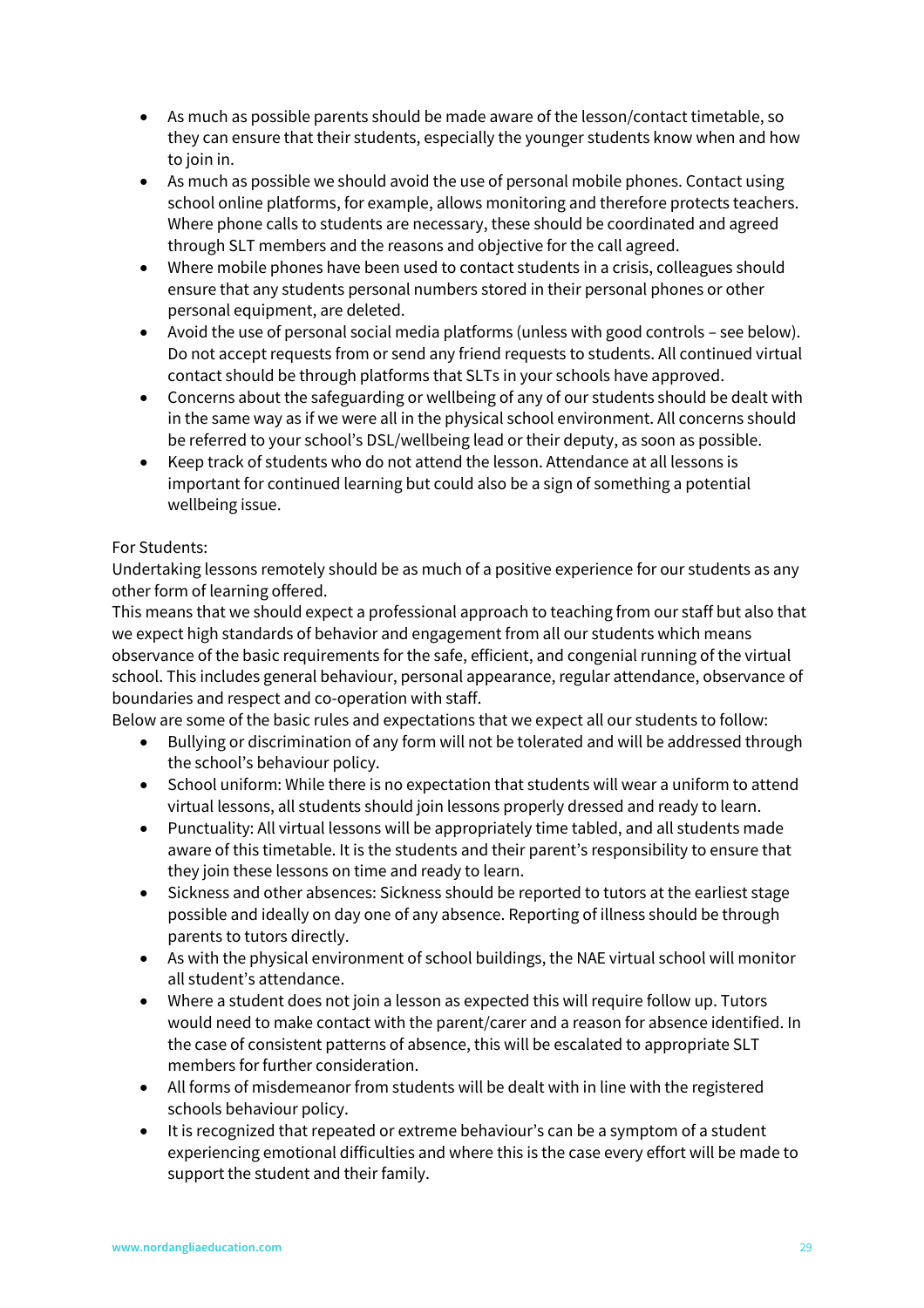#### Streaming and Recording Live lessons

#### Acceptable Users Policy

All schools must have in place an acceptable user's policy. This policy should make clear the expectations on staff, students, and parents in relation to the safe and appropriate use and access to Nord Anglia's virtual education experience. In addition, this policy should make clear to parents and students that there will be occasions when lessons will need to be recorded and shared with others. (A template policy is available on the safeguarding section of NAU or on request, contact Barry Armstrong at: [barry.armstrong@nordanglia.com](mailto:barry.armstrong@nordanglia.com)

Livestreaming and recording sessions

staff should plan for livestreaming and recording of sessions, assemblies, or other activities via any online platform. Risks should be considered and assessed any identified risks addressed to minimise any potential harm to staff or students or beaches of data protection legislation. We need to think about how to carry out remote sessions in a way that meets and the needs of all the students you are working with.

With remote education we have options to do a livestream or record a session for students to watch later.

There is no reason why we cannot record lessons in some specific circumstances, so long as some basic rules are followed.

Recording of sessions may be required where students need flexibility about when they learn at home and/or may be necessary to help students meet specific learning objectives. There may be other circumstances too where recording is necessary. The current virtual accreditation process for CIS for example, requires schools to send CIS examples of lessons. To do this, CIS requires lessons to be recorded. This is acceptable so long as this is done with data protection and safeguarding in mind.

Where lessons are recorded, we should ask students to turn off video, so that only the recording of the teacher delivering the lesson is available to be seen. Where possible avoid using students' full names and avoid any identification of students whose parents/carers have asked for this anonymity.

Your schools AUP (acceptable users' policy) should make clear that any recording provided to students should not be shared further through any other platform either by them or any members of their family.

Even when livestreaming a lesson or activity, think about whether you need students to turn their cameras on. Not all sessions with students will require students to have cameras on although some clearly will.

From a safeguarding perspective it is important to see all the students at some point just to make a visual assessment of their wellbeing.

If a child does not want to turn their camera on, try to find out why. Consider whether you need to check in with them and/or their family separately to make sure everything is okay.

Make sure all staff are clear on the child protection procedures to follow if they are concerned about anything they have seen or heard on a video call.

Teaching online is different to teaching face-to-face but nevertheless, staff should always maintain professional relationships with students.

staff should be reminded of the guidance for safer working practice and /or your schools code of conduct and provided with clarity on how they should be expected to behave/dress.

Most lessons will be streamed from (or recorded in) a classroom environment but If lessons are recording or live streaming lessons from another environment, staff should be in a neutral area where nothing personal or inappropriate can be seen or heard in the background.

Ensure appropriate ratios are maintained. The number of adults needed for online lessons will vary depending on the children's age and stage of development, and the activities being carried out.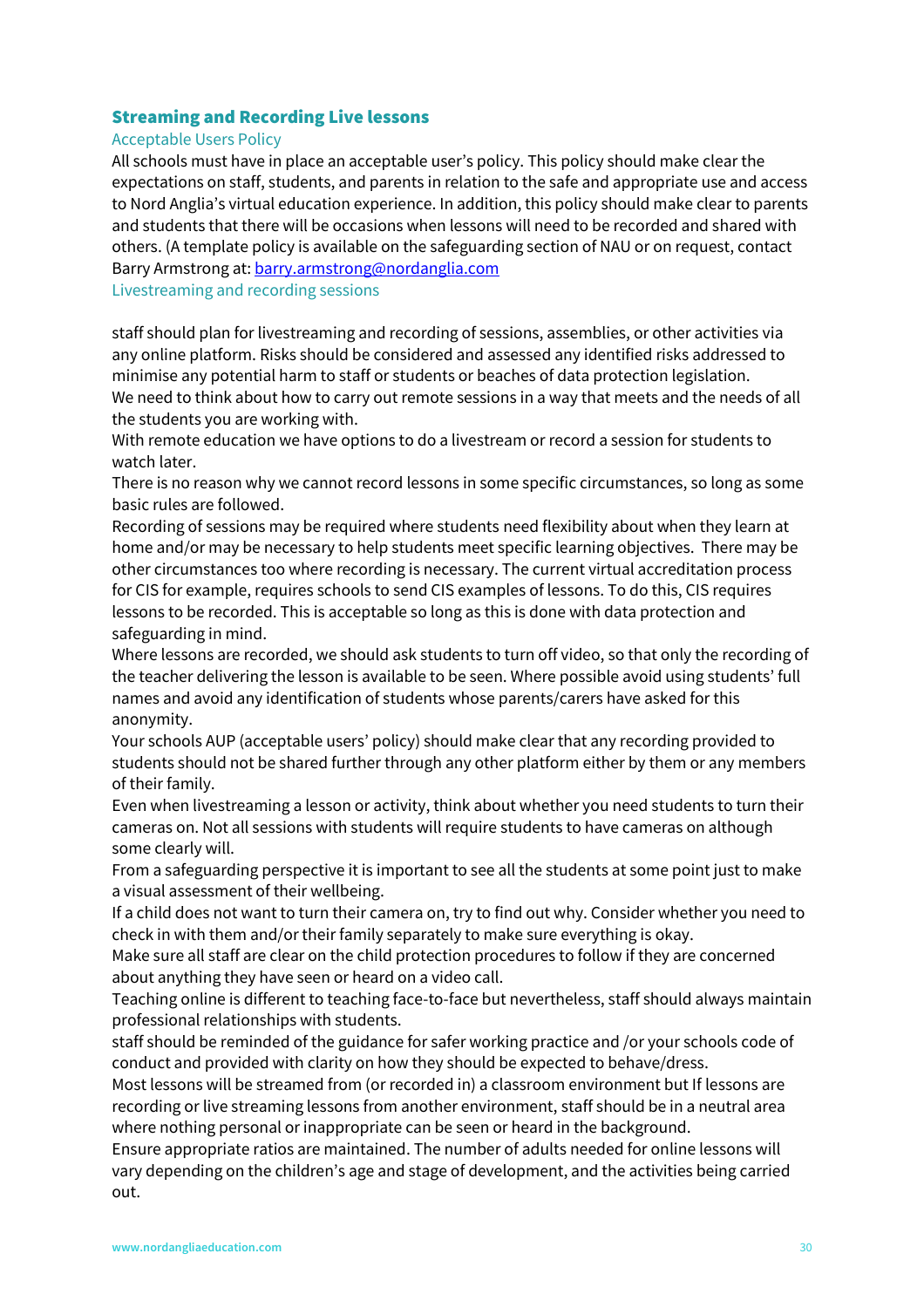For example, if you are using 'breakout rooms' on an online platform, consider how/if these need/will be supervised, especially if students are able to chat with each other.

#### Contacting children at home

Sometimes staff might need to contact students individually, for example to give feedback on a student's work. This is acceptable but should always be with be with parents and senior team's knowledge and reflected in your schools AUP (Acceptable users' policy).

Staff should also think about how your staff will check on children's wellbeing when students are at home. Consider how best to do this in a way that is appropriate and avoids being overly intrusive.

School staff should only contact children during normal school hours, or at times agreed by the school leadership team.

Any one-to-one sessions should be risk assessed and approved by the school's leadership team. Ideally use school accounts to communicate via email or online platforms, never teachers' personal accounts. If necessary, staff can use parents' or carers' email addresses or phone numbers to communicate with students unless this poses a safeguarding risk.

If using personal equipment (phones) make sure any phone calls are made from a blocked number, so teacher's personal contact details are not visible.

If staff members are accessing families' contact details at home, ensure they comply with the Data [Protection r](https://www.legislation.gov.uk/ukpga/2018/12/contents/enacted)equirements.

### Recording:

To [record](https://support.office.com/en-gb/article/record-a-meeting-in-teams-34dfbe7f-b07d-4a27-b4c6-de62f1348c24) in Microsoft Teams:

- 1. In the meeting, click 'More options' (the 3 dots) > 'Start recording'.
- 2. Wait for the recording to start (you will get a notification saying 'Recording has started')
- 3. When you finish, click 'More options' > 'Stop recording'.
- 4. Wait for the recording to be saved in Microsoft Stream (whoever started the recording will get an email notification when it is ready to watch)

To [record](https://support.microsoft.com/en-gb/office/schedule-a-teams-live-event-7a9ce97c-e1cd-470f-acaf-e6dfc179a0e2) a **live event** in Teams, check the 'Recording available to producers and presenters' setting when you schedule your live stream. You can make the recording available for pupils too, by checking 'Recording available to attendees'. The recording will be available for 180 days after the event ends.

During lessons: create a safe environment.

No matter which digital platform you are using, chat functions can be a distraction from learning and/or lead to bullying. Accept where necessary to support learning chat functions should be turned off.

If students are permitted to chat and comment, set ground rules. Tell students they will be muted, if necessary, i.e., they will be stopped from posting or commenting, if they post anything that is inappropriate or bullying in nature and that the school will follow its behaviour/disciplinary policy if bullying does occur.

Follow these platform-specific steps to help you keep communication focused, safe and happy. Decide whether you will let students use chat in Microsoft Teams.

To disable chat for students, you need to create a ['messaging policy'](https://docs.microsoft.com/en-us/microsoftteams/messaging-policies-in-teams) in Teams and then assign it to students.

### First, **create your new messaging policy**:

- 1. Log in to the Microsoft Teams [admin centre](https://admin.teams.microsoft.com/)
- 2. Click 'Messaging policies' on the left-hand side.
- 3. Click 'New policy' and give it a name (e.g., 'Disable chat')
- 4. Select the 'Chat' setting and turn it off.
- 5. Click 'Save'

#### Then, **assign this policy to students**:

- 1. Log in to the admin centre.
- 2. Click 'Messaging policies' on the left-hand side.
- 3. Click on the policy you have just made, then 'Manage users'.